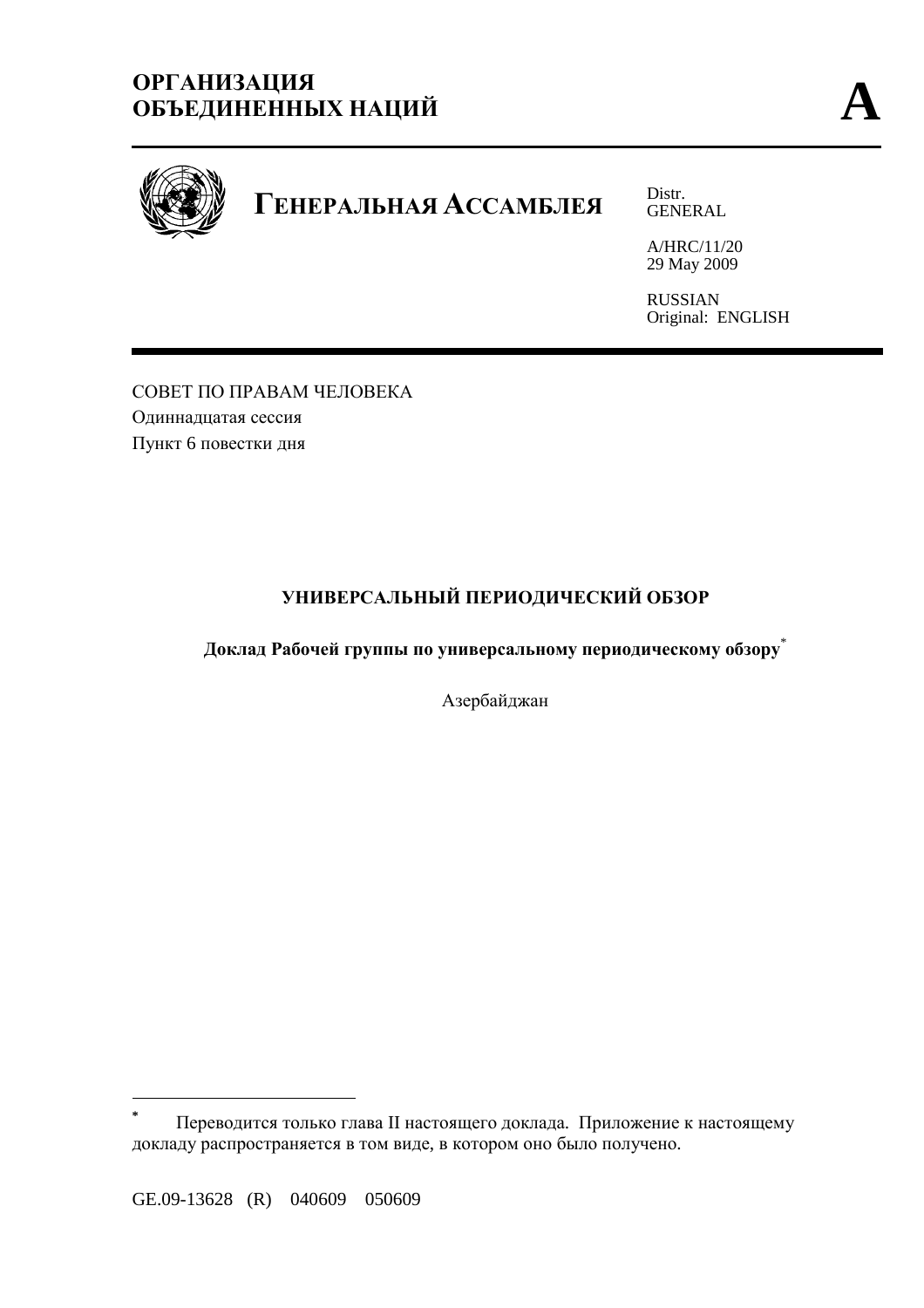## **CONTENTS**

## *Paragraphs Page*

|    |                                          |                                                 | $1 - 4$   |    |
|----|------------------------------------------|-------------------------------------------------|-----------|----|
| I. | SUMMARY OF THE PROCEEDINGS OF THE REVIEW |                                                 | $5 - 95$  |    |
|    | A.                                       |                                                 | $5 - 22$  |    |
|    | В.                                       | Interactive dialogue and responses by the State | $23 - 95$ |    |
| H. |                                          | CONCLUSIONS AND/OR RECOMMENDATIONS              | $96 - 99$ | 18 |
|    |                                          | A nnov                                          |           |    |

#### **Annex**

|--|--|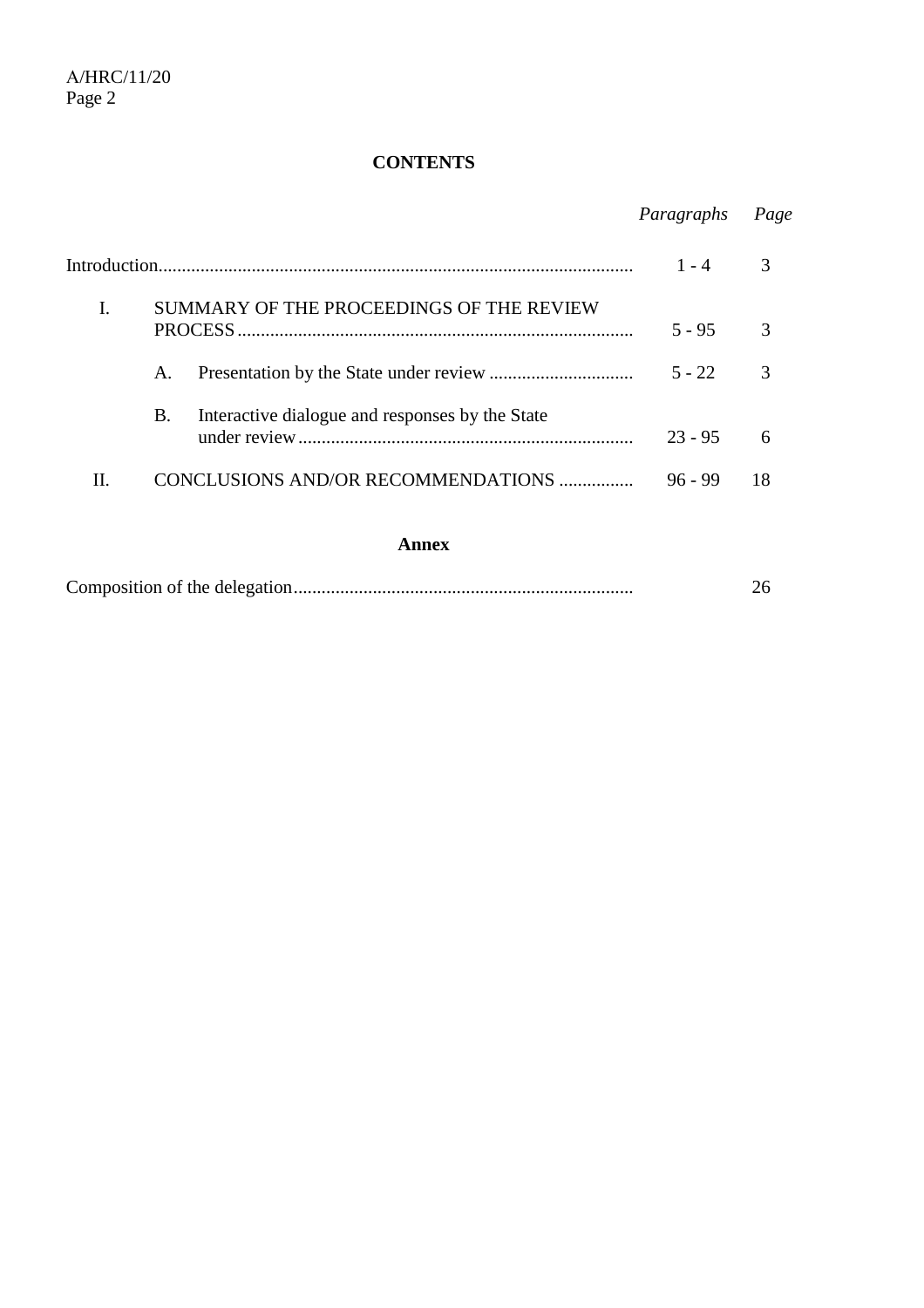#### **Introduction**

1. The Working Group on the Universal Periodic Review (UPR), established in accordance with Human Rights Council resolution 5/1 of 18 June 2007, held its fourth session from 2 to 13 February 2009. The review of Azerbaijan was held at the 6th meeting on 4 February 2009. The delegation of Azerbaijan was headed by H.E. Mr. Khalaf Khalafov, Deputy Minister for Foreign Affairs. At its meeting held on 6 February 2009, the Working Group adopted the present report on Azerbaijan.

2. On 8 September 2008, the Human Rights Council selected the following group of rapporteurs (troika) to facilitate the review of Azerbaijan: Saudi Arabia, Slovenia and Mauritius.

3. In accordance with paragraph 15 of the annex to resolution 5/1, the following documents were issued for the review of Azerbaijan:

 (a) A national report submitted / written presentation made in accordance with paragraph 15 (a) (A/HRC/WG.6/4/AZE/1);

 (b) A compilation prepared by the Office of the High Commissioner for Human Rights (OHCHR), in accordance with paragraph 15 (b) (A/HRC/WG.6/4/AZE/2);

 (c) A summary prepared by OHCHR, in accordance with paragraph 15 (c) (A/HRC/WG.6/4/AZE/3).

4. A list of questions prepared in advance by the Czech Republic, Denmark, Germany, Latvia, Liechtenstein, Lithuania, the Netherlands, Slovakia, Slovenia, Sweden and United Kingdom of Great Britain and Northern Ireland was transmitted to Azerbaijan through the troika. These questions are available on the UPR extranet.

## **I. SUMMARY OF THE PROCEEDINGS OF THE REVIEW PROCESS**

## **A. Presentation by the State under review**

5. At the 6th meeting, on 4 February 2009, Azerbaijan presented its national report and indicated that it was drafted by a working group encompassing relevant ministries and authorities with the involvement of the Commissioner for Human Rights (Ombudsman) as well as human rights NGOs.

6. Azerbaijan informed that international human rights instruments were domesticated through political and legal measures and that the primacy of human rights led to regular changes of the legislation. The 2002 Referendum Act amending the Constitution granted individuals the right to challenge in the Constitutional Court statutory instruments of the legislative and executive authorities, enactments of municipalities and courts that allegedly encroached on their rights.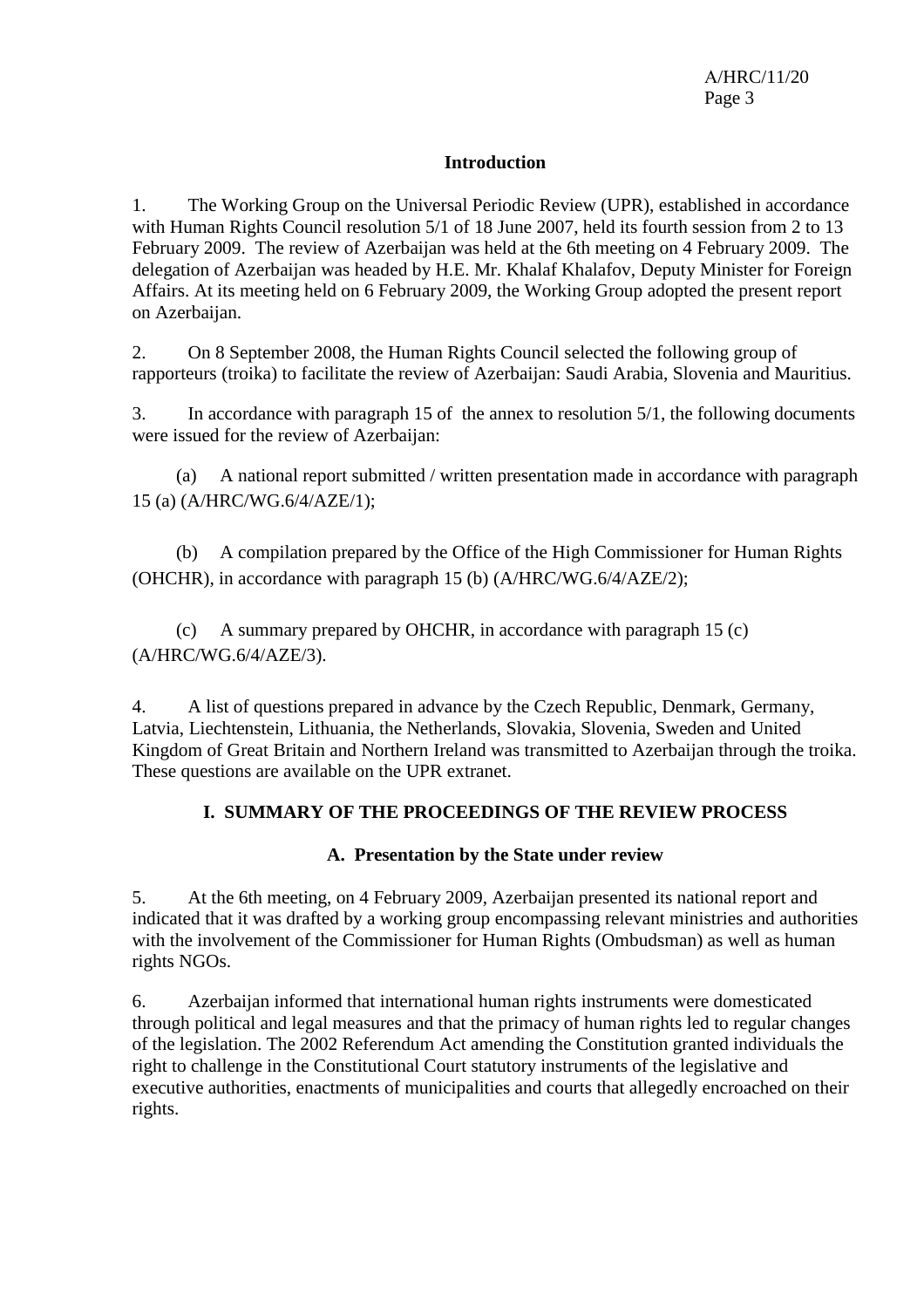7. The delegation referred to the Presidential Decree on measures to uphold human rights and freedoms, the State programme and the national action plan on human rights protection which is coordinated by a working group chaired by the Ombudsman with the active involvement of civil society. A referendum will be held in 2009 on amendments to the Constitution aimed at reinforcing human rights protection.

8. Azerbaijan has ratified most of the international and regional human rights treaties, including seven core universal instruments, recently signed the ICPPED, and ratified, in 2008, CRPD, OP-CAT and the amendment to article 20 (1) of CEDAW.

9. Azerbaijan highlighted that it accepted the individual complaint mechanism under relevant treaty bodies, and cooperated with special procedures and expressed its readiness to continue. Azerbaijan also cooperates with the Council of Europe and has ratified a series of conventions, including the European Convention on Human Rights and the European Convention on the Prevention of Tortur, its optional protocol and the revised European Social Charter.

10. Azerbaijan noted it takes all necessary measures aimed at strengthening the media. By law, printed media can be established without prior authorisation and a wide number are registered in addition to numerous televisions and radios operating alongside with many journalist NGOs. Azerbaijan adopted measures on providing financial assistance to news media.

11. The delegation referred to the 2007 strategic framework for State support of NGOs aimed at creating a stable and effective partnership between State bodies and NGOs, and noted the establishment of the Council for State support of NGOs.

12. Judicial reforms have led to the adoption of a series of laws for the democratisation of the legal policy and judiciary, the strengthening of the independence of the judiciary and the reinforcement of human rights protection in the Constitution.

13. Azerbaijan noted having set up a working group, together with the Council of Europe (CoE), aimed at improving the effectiveness of the judiciary, independence of judges and their election procedure. The Judicial and Legal Council Act and significant amendments to the Courts and Judges Act were adopted along with the establishment of a Judicial Selection Committee mandated to select judges.

14. Azerbaijan is working with the European Committee on the Prevention of Torture (CPT) to enhance the functioning of the penitentiary system. The Ombudsman can visit penitentiary establishments without prior notification. Over the past years, two divisions within the Ministry of Justice have been granted free access to penitentiary establishments, as well as NGOs and the ICRC. The last CPT visit was held in December 2008. Penitentiary staff are trained, in particular in the area of prevention of torture and cruel treatment and the 2006 European Penitentiary Rules were translated into Azerbaijani.

15. Azerbaijan has adopted various programmes to promote social and economic rights, such as the Poverty Alleviation and Sustainable Development for 2008-2015 and the Employment Strategy for 2006-2015. This resulted in a considerable increase in the GDP over the last 5 years, the creation of 766,000 new workplaces and a decrease of the poverty rate. In 2008, the part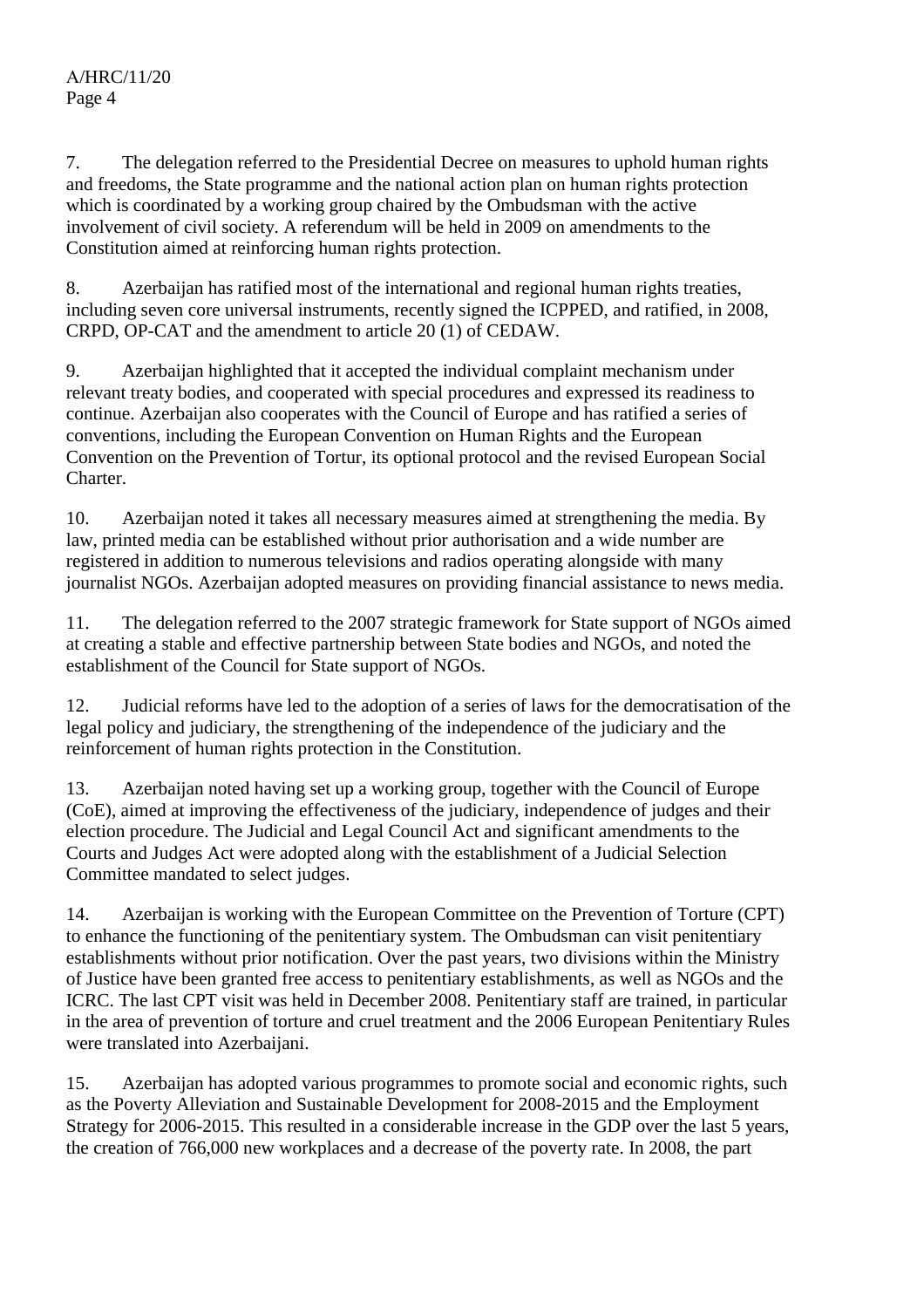allocated to social maintenance in the national budget increased by 40 per cent. The delegation underlined that, in 2008, the World Bank declared Azerbaijan as the most active reformer country.

16. Azerbaijan stated that the Constitution guarantees the equality of all, irrespective of ethnicity, religion or race, and no instances of discrimination or intolerance against members from other ethnicities were observed during many centuries. This high level of tolerance was emphasized by the United Nations Special Rapporteur on freedom of religion and belief and demonstrated notably through the 2002 visit of the Pope.

17. In Azerbaijan, women were granted the right to vote and to be elected in 1918 and women are now represented in legislative, executive, judiciary bodies and administrative services and actively participate in the social and political life.

18. The State Committee on the Family, Women and Children (SCFWC), established in 2006, is the main executive body responsible for applying State policy in this field. Azerbaijan adopted various measures to counter violence against women, including a new extended definition of sexual discrimination included in the 2006 Law on Gender Equality and the 2007 comprehensive programme to combat domestic violence. The Parliament currently discusses a draft law on the prevention of domestic violence, and joint project on combating violence against women in the twenty-first century, is mandated to further tackle this phenomenon through awareness raising campaigns and the elaboration of a strategy to assist victims.

19. Azerbaijan indicated that 2009 was declared the Year of Children by a presidential decree. In 2008, Azerbaijan signed the European Convention on the Protection of Children against Sexual Exploitation and Sexual Abuse in addition to the adoption of a range of legal documents such as the Law on the Rights of the Child. There is also a 2006-2015 State programme for the placement of children living in State institutions, in families (deinstitutionalization) and alternative care. At present, there are 4,545 schools in line with modern requirements and seven specialized schools for children with disabilities. The delegation indicated that, in 2006, Azerbaijan and UNICEF signed an action plan for juvenile justice reform.

20. Azerbaijan informed of legislative and social measures to counter human trafficking, including the Suppression of Human Trafficking Act and the national action plan to counter human trafficking. A mechanism for social rehabilitation of victims was elaborated, which provides financial support for them. There were instances of prosecution and sentencing of persons involved in human trafficking and an awareness-raising campaign is conducted in schools on this issue.

21. On corruption, Azerbaijan abides by international instruments, takes the necessary implementory measures to combat corruption and hoped that the Parliament will adopt in 2009 the bill on combating the laundering of money and other proceeds from crime and the financing of terrorism.

22. The delegation asserted that the Nagorno-Karabakh conflict remains the hardest problem for Azerbaijan. The Nagorno-Karabakh region and seven surrounding regions are occupied by the Republic of Armenia and more than one million Azeris became refugees and IDPs as a result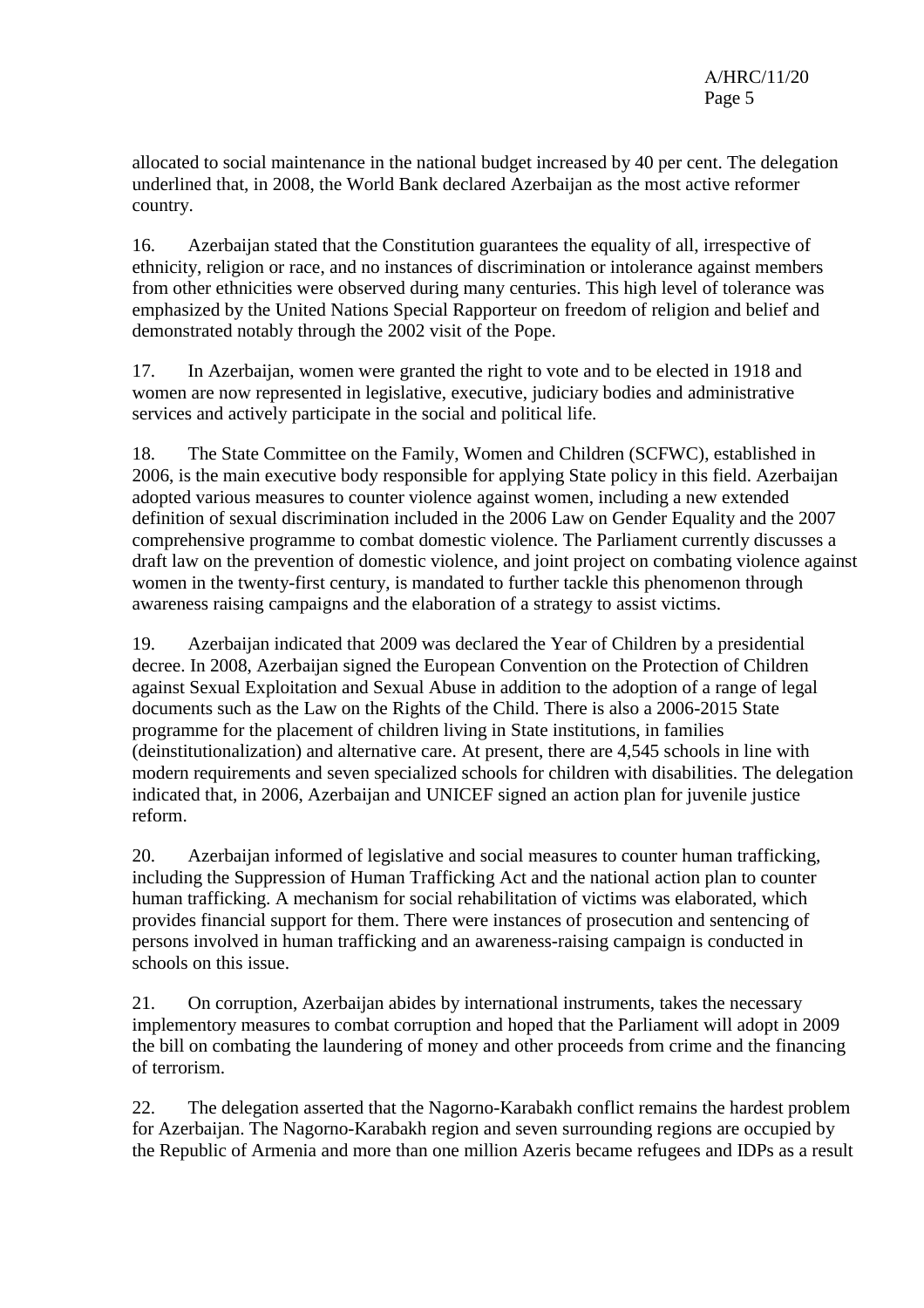of ethnic cleansing policy carried out by Armenia. As a consequence, Azerbaijan is not able to entirely implement its international human rights obligations in these territories, and made special reservations or declarations when acceding to a number of international human rights instruments. Azerbaijan fully acknowledged its responsibility regarding refugees' and IDPs' protection and undertook efforts, notably for their temporary integration into society, taking into account the exercise of their right to safely return to native lands. The State programme to improve the living conditions and increase employment of refugees and IDPs was adopted in 2004. Over the last seven years, 61 settlements have been created for refugees and IDPs, the last tent camps were shut down in December 2007 and an important budget was allocated to this end. United Nations High Commissioner for Refugees highly appreciated these efforts.

## **B. Interactive dialogue and responses by the State under review**

23. During the inter-active dialogue, statements were made by 58 delegations. A number of delegations thanked the Government for the comprehensive national report, its presentation and for the responses provided to advance questions. Statements were made welcoming Azerbaijan's commitment to the UPR process, its constructive participation and the consultations with stake holders that took place in preparing the national report.

24. Algeria asked about measures taken in particular in light of the 2007 CEDAW recommendation to adopt a bill on domestic violence. Algeria encouraged Azerbaijan to devote increasing attention to the struggle against violence against women, especially through the implementation of social measures. Algeria recommended continuing efforts to improve and ensure access to education for all children and to include human rights teaching in school programs. Algeria recommended Azerbaijan to continue its efforts in order to offer IDPs satisfactory life conditions. Algeria recommended Azerbaijan to continue its efforts in the reduction of poverty and to envisage the sharing of best practices with interested countries.

25. Slovenia commended Azerbaijan for ratifying both Optional protocols to CRC in 2002. Slovenia noted the efforts in the education sector, especially in regard to IDPs. It also noted that the long lasting conflict had had a negative impact on the quality of education for displaced children and that the financial and social hardships for their families, the material condition of schools, the quality of teachers and the psychological condition of displaced children all played a potentially adverse role. Slovenia recommended the authorities of the republic of Azerbaijan to fully implement the recommendations of the United Nations study on violence against children.

26. The Netherlands recommended that Azerbaijan consider modifying or repealing the criminal legislation on defamation to take away the possibility of depriving anyone of his or her liberty on account of opinions. It noted that human rights organisations operating in areas such as women's rights and LGBT rights, as well as religious groups, are subjected to harassment and sometimes even violence. It also recommended that Azerbaijan strengthen its efforts to guarantee freedom of assembly and association and to respect the work of human rights defenders, and that legislation concerning NGOs be implemented accordingly.

27. Uzbekistan welcomed the achievements reached in crime suppression and reform of the penitentiary system, in defending social security, rights of women and children. Positive steps have also been reflected in the development of non-governmental organizations (NGOs): in the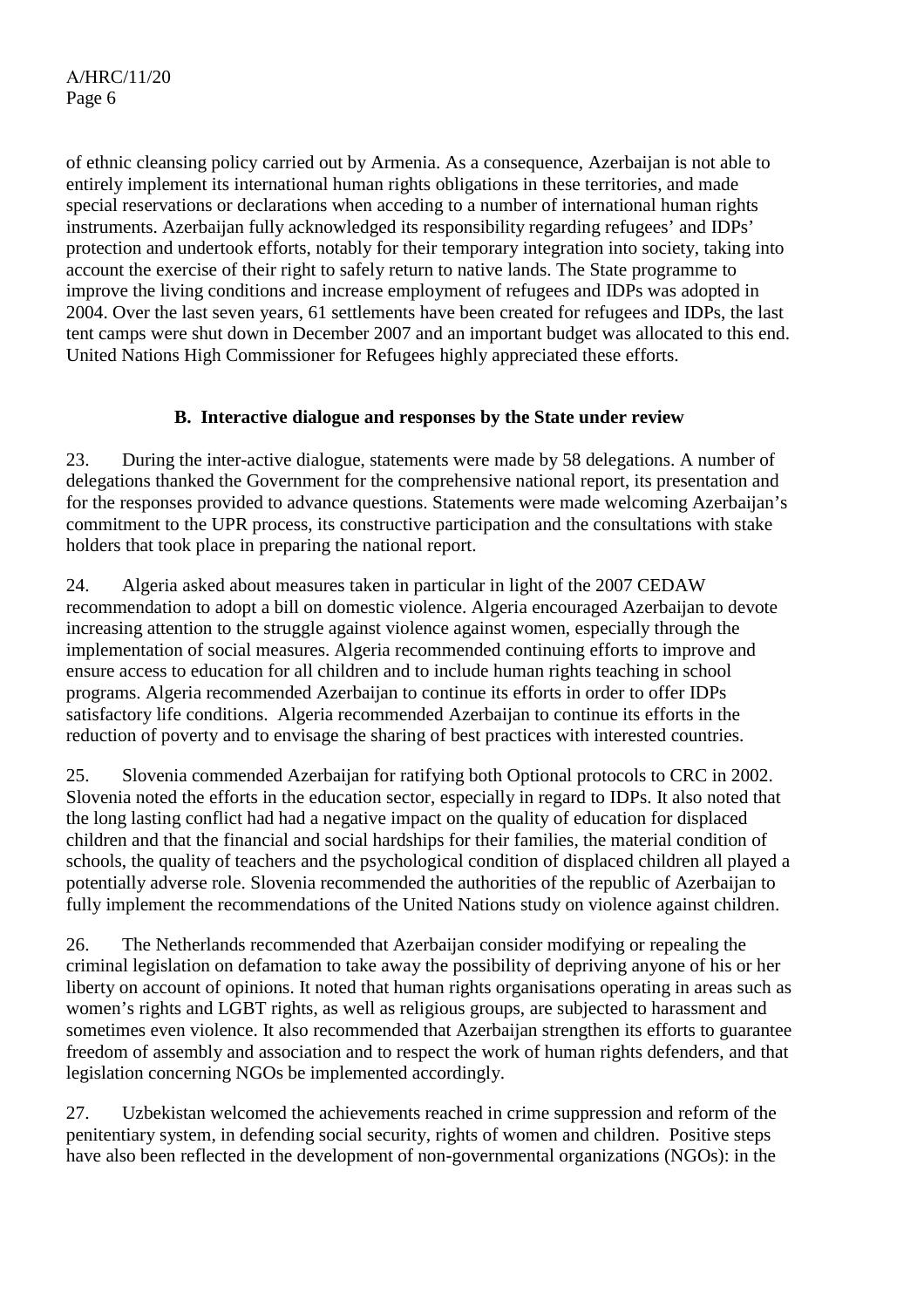Parliament, standing commissions' special working groups are cooperating with NGOs to develop draft legislation.

28. Cuba noted measures such as the 2002 law guaranteeing equality between men and women and inquired about other initiatives to eliminate gender inequality. Cuba underlined the work done with detainees and appreciated the National Plan and legislation to protect children. Cuba recommended that Azerbaijan continue efforts already underway to improve the living standards of its people and to ensure the social protection of its people based on a vigorous development of the economy and an appropriate distribution of wealth. It further recommended that Azerbaijan continue with national programmes already undertaken to reduce any form of discrimination against women until it is totally eliminated, as it is through this that it can protect the most vulnerable sections of the population, including women and children.

29. Germany strongly recommended that Azerbaijan take all necessary measures to ensure that the law on freedom of assembly is not applied in an unduly strict manner by the local authorities, to consider abolishing the pre-approval requirement for public assemblies altogether and to replace it with an obligation of notification for the organisers of public assemblies. Germany also recommended that Azerbaijan take all the necessary measures to shorten the pretrial detention of all persons arrested on criminal charges, in particular that of minors, and create separate detention facilities for the latter. Germany recommended that the government urgently improve prison conditions.

30. Belarus stated that events have been held to improve the judicial system, and technical facilities in courts have been upgraded. It also noted measures to eliminate poverty and to increase the level of social protection. Belarus recommended that Azerbaijan continue to support a high level of socio-economic protection. Serious attention given to the exercise of rights in defence of women and children has resulted in legislation enshrining provisions for gender equality and a new juvenile justice system. Belarus also recommended Azerbaijan to continue providing accessibility and high calibre education at all levels.

31. Republic of Korea applauded the cooperation between the penitentiary administration and NGOs in monitoring the situation in detention facilities, as exemplified by the International Committee of the Red Cross' visits. The Republic of Korea is still concerned about the situation of vulnerable groups such as children and women among the refugees and IDPs and made a reference to the Committee on the Rights of the Child (CRC) which recommended that Azerbaijan address the special needs and rights of displaced and refugee children, and CEDAW which urged Azerbaijan to implement targeted measures to improve the access of refugees and internally displaced women and girls to education, employment, health and housing.

32. China commended Azerbaijan for improving prison conditions, assisting vulnerable groups, dealing with human trafficking, strengthening traditional justice and promoting the rights of women and children. China indicated that Azerbaijan trained judicial personnel on human rights. It noted the challenge faced by Azerbaijan in eradicating violence against women and pursuing perpetrators.

33. Mexico recommended Azerbaijan to comply with the recommendations made by Treaty Bodies and Special Procedures and, in this connection, recommended to establish mechanism to monitor ethnic minorities and other vulnerable groups, including migrants and asylum seekers,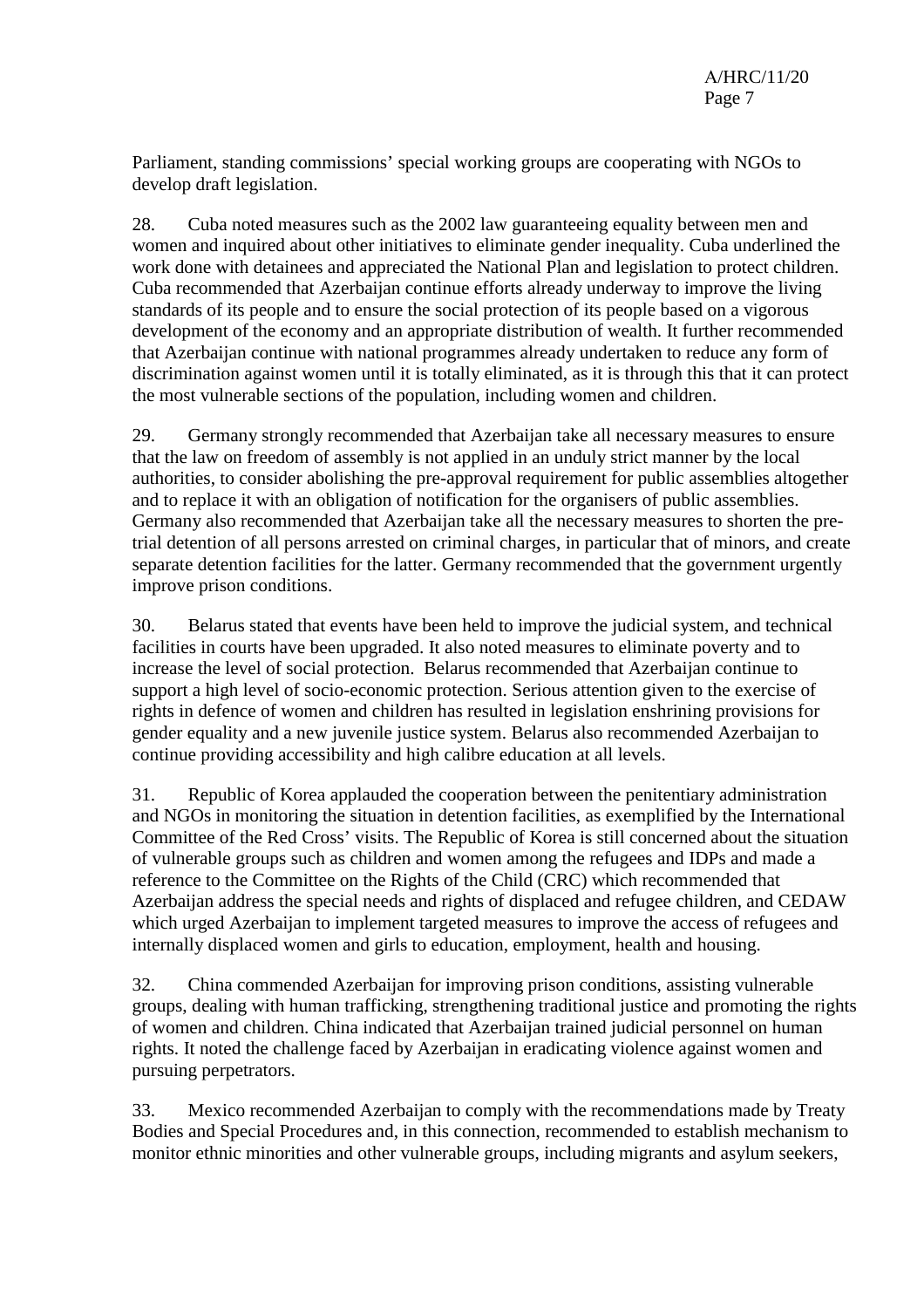and to allow these groups to access all rights enjoyed by the rest of the population. In order to prevent and to combat discrimination against women, Mexico recommended to adopt specific legislation on violence against women and forced marriages, in conformity with the Convention on the Elimination of All Forms of Discrimination of Women and the Convention on the Rights of the Child. Mexico recommended improving the administration of justice, including the establishment of a system of inspection of detention centres and a system to follow-up complaints of allegations of torture. Finally, Mexico recommended the establishment of interinstitutional mechanism, in which relevant civil society actors will participate, in order to implement UPR recommendations as well as Human Rights Council's Special Procedures and Treaty Bodies recommendations.

34. Ukraine noted with satisfaction that Azerbaijan works closely with treaty bodies and provides all the required periodical reports. It also noted that Azerbaijan attaches high priority to the protection of rights of women, especially to elimination of all forms of violence against women. Ukraine asked Azerbaijan to elaborate more on activities, particularly aiming at raising awareness of the trafficking in human beings threat. With regard to the CoE Commissioner recommendation to adopt robust measures to counter trafficking in human beings, Ukraine asked what measures have been taken.

35. Saudi Arabia noted that the Constitution contains provisions aimed at protecting human rights and includes measures geared towards overcoming the difficulties which Azerbaijan needs to cope. Azerbaijan's experience in promoting human rights elicits the following question: What difficulties is Azerbaijan facing in the provision of more health and education services for children? What role are international organizations (such as UNICEF) playing in the development of the rights of the child in Azerbaijan? In the light of the above, Mr. Chairman, my country's delegation commends the real achievements made by Azerbaijan in the field of human rights and recommended that the positive aspects of those achievements be taken into consideration in order to act as an incentive and a stimulus for further progress in the promotion and protection of human rights in Azerbaijan.

36. France asked about measures to ensure the independence of justice and the respect of international norms related to a just and fair trial. Noting that in the domestic legislation discrimination is a crime, France asked why no process has been so far held on this charge. France recommended that Azerbaijan ensure the full exercise of freedom of expression and of the freedom of all independent media, both national and foreign ones, regardless to their nature: press, internet, radio or television. France recommended Azerbaijan to take all measures to grant access to justice for all women victim of violence, and take measures for their protection and rehabilitation, and to train police authorities on violence against women.

37. South Africa applauded Azerbaijan for, inter alia, the Programme on strengthening the Fight against Corruption. It referred to CESCR's previous request to provide training to law enforcement officials and judges on the serious and criminal nature of domestic violence. South Africa recommended that the Government reviews its Poverty Reduction Programmes with a view to addressing the root causes of poverty and the adoption of effective ways of dealing with the social challenges.

38. Qatar noted the separation of powers underlined in the Constitution and that the final objective of the state is to protect human rights and fundamental freedoms. It also noted that the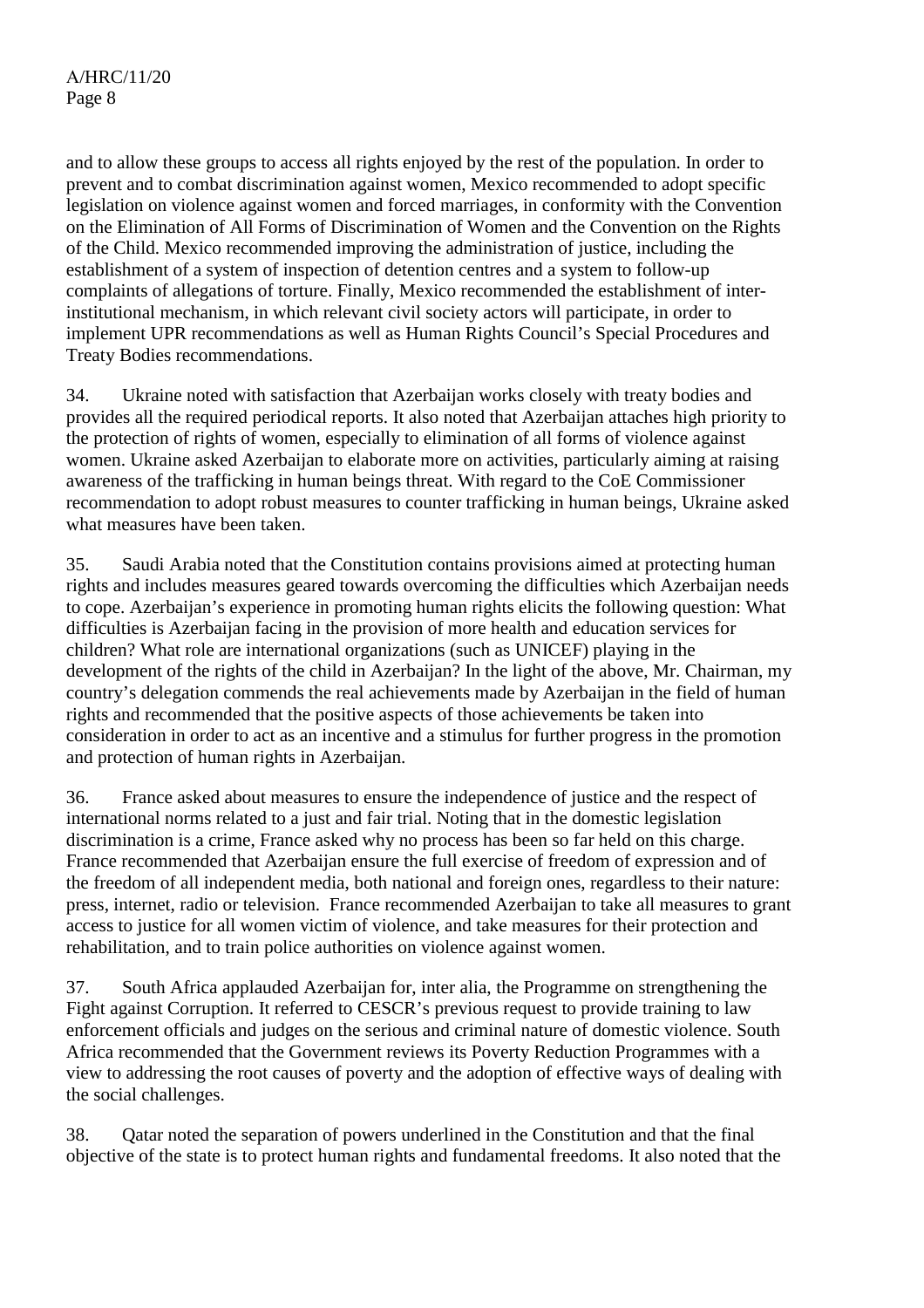Constitution indicates that ratified treaties become part of national law and have supremacy over other laws. It welcomed the adoption of a number of, including on the rights of children. Qatar expressed the hope that Azerbaijan will overcome the remaining obstacles, particularly where children and IDPs are concerned.

39. Bahrain noted the efforts taken in order to promote, strengthen and protect civil, political, economic, social and cultural rights. These efforts are greatly valued as Azerbaijan made progress in many disciplines, especially freedom of religion and belief, religious tolerance and harmony. Bahrain also valued the efforts made regarding formulation of plans and human rights training of the judiciary in order to enhance the legal reform.

40. Liechtenstein recalled that, in 2006, the CRC expressed concerns at the growing numbers of street children and the lack of recovery, medical treatment, social integration or educational programmes and asked about further measures planned. It recommended that Azerbaijan accede to the Rome Statute of the International Criminal Court. Liechtenstein welcomed the measures taken to improve the training of law-enforcement officials regarding the prevention of torture and ill-treatment.

41. Egypt welcomed the establishment of the Human Rights Commissioner, which also includes a Special Counsellor on gender equality, as well as the State Committee on Women's Affairs. Egypt referred to the recommendation of CRC that this Office include a unit on children's rights. It welcomed the cooperation between Azerbaijan and the Human Rights Council, OHCHR and the different treaty bodies. It recommended that Azerbaijan continue efforts to promote and protect human rights in collaboration with the Human Rights Council and OHCHR on the basis of the needs identified by Azerbaijan and also continue its efforts to ensure that national laws are consistent with international obligations, and to further their implementation on the ground.

42. Sweden recommended increasing the efforts to ensure that detention conditions fully meets international human rights standards. Sweden recommended Azerbaijan to ensure that all branches of the State, including agents of public authorities, fully respects and promotes the freedom of expression. Concerned by recent decisions to stop foreign media from broadcasting in Azerbaijan, Sweden recommended Azerbaijan to fully uphold media freedom in accordance with international obligations. Sweden also recommended the Government to uphold the respect of the right to peaceful assembly and ensure that this right is effectively implemented.

43. Norway recommended Azerbaijan to issue a standing invitation to the Special Procedures. Norway recommended that Azerbaijan ensure that its media regulations promote diversity among media outlets in line with international standards and best practices. Norway recommended that crimes and violations against journalists and human rights defenders are effectively investigated and prosecuted, and that those responsible are punished. Norway recommended that complaints of harassment of journalists and human rights defenders receive prompt response and that adequate measures for their safety are taken. Finally Norway recommended that the State officials are discouraged from continuing the current practice of instituting lawsuit against journalists and human rights defenders that publish criticism.

44. Tunisia noted with interest the National Action Plan to promote human rights, the aim being, inter alia, to develop interaction between the state and civil society. Tunisia welcomed the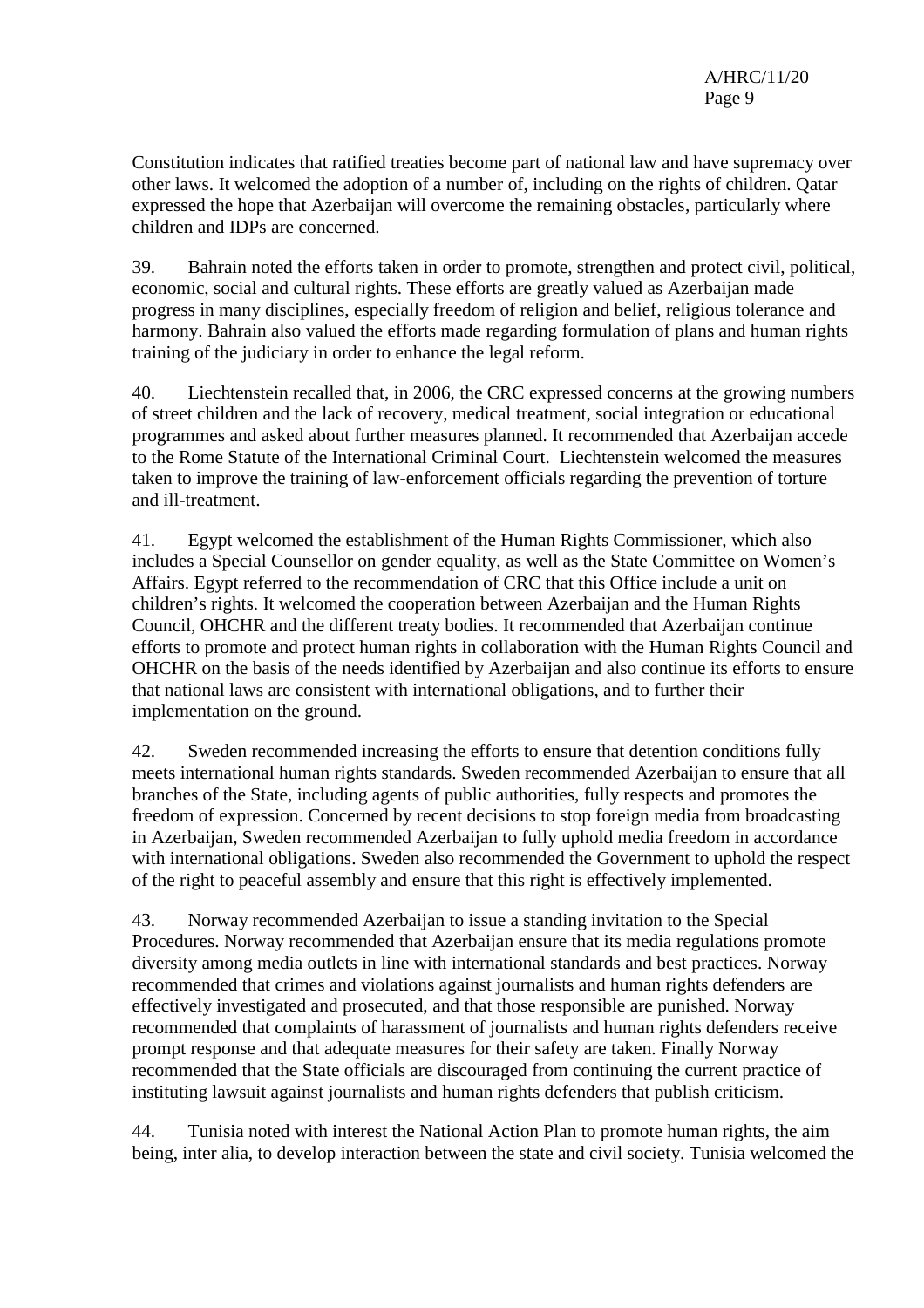considerable efforts to curb violence against women. It expressed the view that the project on combating violence against women in the  $21<sup>st</sup>$  century is an important approach in safeguarding the rights of women, including in countering early marriages, and in reducing the impact of this phenomenon on the family, particularly children.

45. Spain asked what kind of measures Azerbaijan will adopt in order to guarantee religious freedom including to ensure a greater press freedom and the eventual de-criminalization of defamation. Spain stated that approximately 600,000 Azeri have been living as IDPs for more than a decade as a result of the 1991-94 Nagorno-Karabakh conflict and asked what the Government is doing to ensure the enjoyment of human rights by IDPs. Spain asked about measures being taken in order to prevent cases of torture and abuses by police authorities.

46. Indonesia commended the new legislation on the Penal Enforcement Code and the Code of Criminal Procedure of 24 June 2008, which contains some progressive dispositions regarding the welfare of detainees and prisoners. Indonesia recommended Azerbaijan to ensure the effective implementations of these new laws. Indonesia recommended the Government to continue and intensify its efforts on behalf of children and women generally, to ensure their safety in the domestic environment and to remove any obstacles to their education, development and access to equal opportunities.

47. The United Kingdom noted that CAT was concerned at the substantial gap between the legislative framework and its practical implementation and that CRC was concerned that legislative measures are not provided with adequate mechanisms and financial support. The United Kingdom recommended that Azerbaijan reconsider its decision and permit broadcasting by non-Azeri outlets on FM frequencies. It referred to reports that some sectors of the Ministry of Interior and the judiciary appear to exert pressure on the media, including with the use of defamation trials. It emphasised that the use of criminal libel law to unjustly imprison or financially ruin journalists severely impacts on media freedom in this context it recommended that all journalists remaining in detention be released. It recommended that Azerbaijan continue to engage fully with civil society groups in the follow-up and implementation of this review.

48. The Czech Republic recommended to issue and implement a standing invitation to all Special Procedures. It recommended Azerbaijan to address persisting problems of prison conditions, such as overcrowding and insufficient health care and to establish an independent mechanism to overview conditions in detention facilities, with particular focus on conditions of children and their protection against violence and abuse. Referring to recommendations made by CAT, the Czech Republic recommended Azerbaijan to provide law enforcement and judicial officials with specific education/sensitivity training towards the protection of children, women and persons of minority sexual orientation or gender identity. The Czech Republic recommended Azerbaijan to take concrete measures to ensure necessary resources to increase effectiveness of the protection of children rights, including effective monitoring of conditions in institutional care and establishing of a complaint mechanism for children, to develop and adjust new mechanisms for the protection of children based on serious research and wide piloting, and to create mechanisms to deliver foster care services. The delegation finally recommended bringing rules on broadcasting in compliance with relevant provisions of ICCPR, releasing persons held in prisons for their political views and adopt safeguards against arbitrary or politically motivated detention and trials including through ensuring full independence and transparency of judiciary.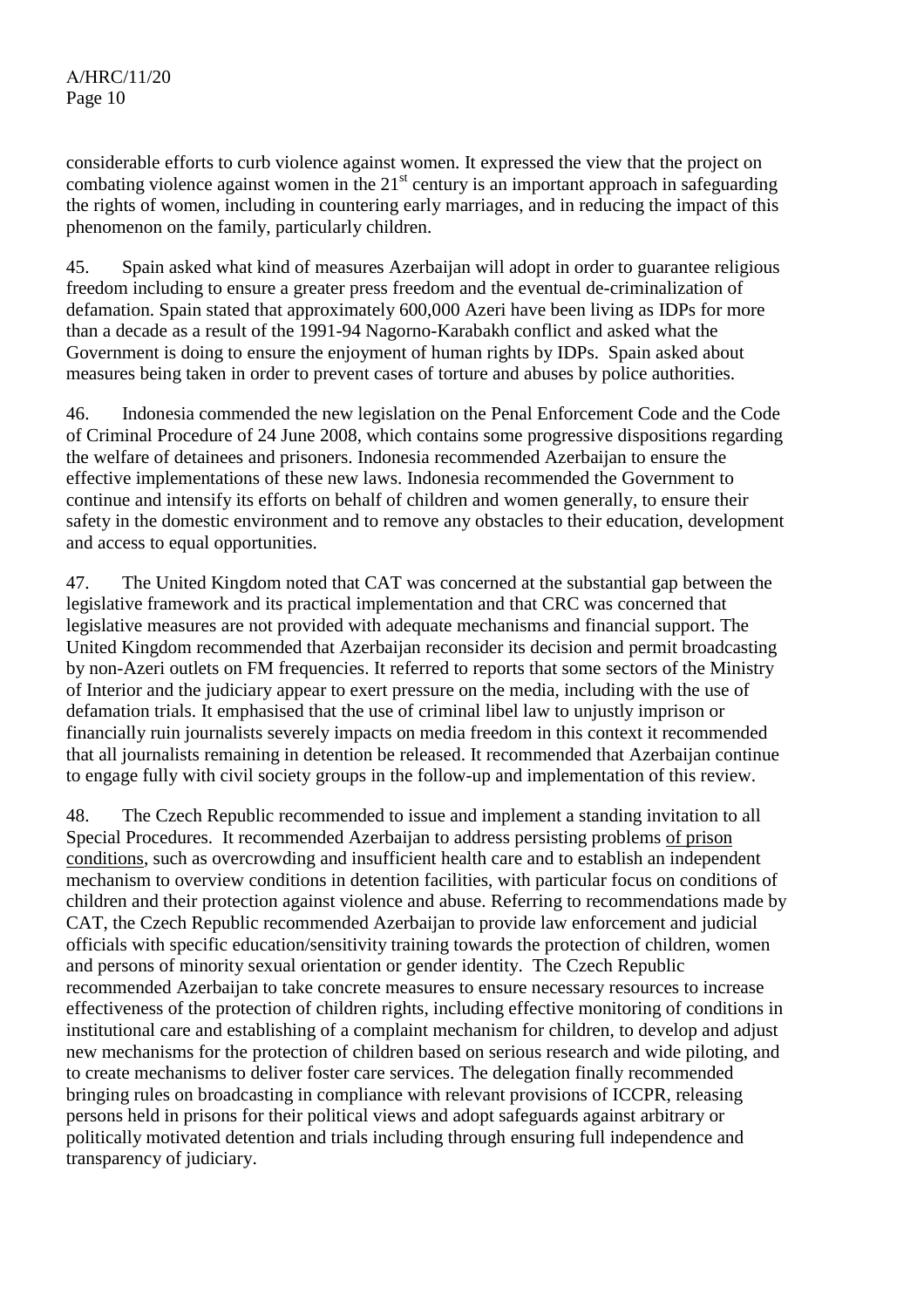49. Turkey, aware of the fact that Azerbaijan found itself faced with a large scale displacement problem as a result of the Nagorno-Karabakh conflict, praised Azerbaijan for the effective measures taken to alleviate the suffering of IDPs. It appreciated the establishment of the Ombudsman Institution and encouraged Azerbaijan to continue to make the best use of this important mechanism in addressing the remaining shortcomings in the judiciary and the penitentiary systems as well as in the fight against corruption. It trusts that the new Law on Freedom of Assembly will constitute a step in the right direction for raising further the democratic standards.

50. Latvia noted with appreciation the recent voluntary pledge of Azerbaijan to extend a standing invitation to all United Nations special procedures. It further noted the positive cooperation with a number of these special procedures and that Azerbaijan has invited and received several Special Rapporteurs in the past few years. In the light of this positive cooperation, Latvia recommended that Azerbaijan fulfil its voluntary pledge and extend a standing invitation to all special procedures of the Human Rights Council.

51. Jordan welcomed the adoption of the constitutional acts on the Commissioner for Human Rights (Ombudsman) and commended the strong political will as reflected in, inter alia, the 2006 national plan of action for human rights protection. Jordan recommended that Azerbaijan continue its constructive efforts in human rights education, including its active cooperation with the key international organizations towards this end.

52. Austria welcomed the Rights of the Child Act and the National Plan of Action for Human Rights Protection but said that their implementation reportedly face challenges. Austria recommended that Azerbaijan take concrete steps and ensure that all necessary resources are provided to government agencies in order to increase the efficiency of a child protection system. It also recommended that Azerbaijan ensure that pilot initiatives at regional level are fully supported by the federal government with a view to consider developing inter alia an independent, nationally coordinated statutory service, which could act as a referral and decisionmaking body. Austria noted the 2006 State Programme for the Placement of Children living in State Institutions in Families and Alternative Care as well as the project to create surrogate families for homeless and orphaned children. Austria recommended that Azerbaijan take concrete measures to ensure that institutions are adequately scrutinised with respect to quality standards of care and the possibility of redressing abuse and violations and recommended that Azerbaijan take concrete steps to make other forms of alternative care more accessible, i.e. promote guardianship and foster care systems as well as develop community based family support services that prevent the abandonment of children from their families.

53. Hungary expressed that it is important that children have a safe and harmonious family background and therefore welcomed measures taken in this regard. Hungary was concerned that children may still suffer neglect, corporal punishment and abuse, including sexual abuse in the family. It indicated that trafficking in human beings also remains a problem and that the risk is even higher for children who are illegally adopted from orphanages for the purpose of trafficking in organs. Hungary recommended that Azerbaijan take adequate measures to further defend children's rights. Hungary also recommended that Azerbaijan take the necessary measures so that persons below 18, being under arrest, would not be subject to corporal punishment or other forms of ill-treatment.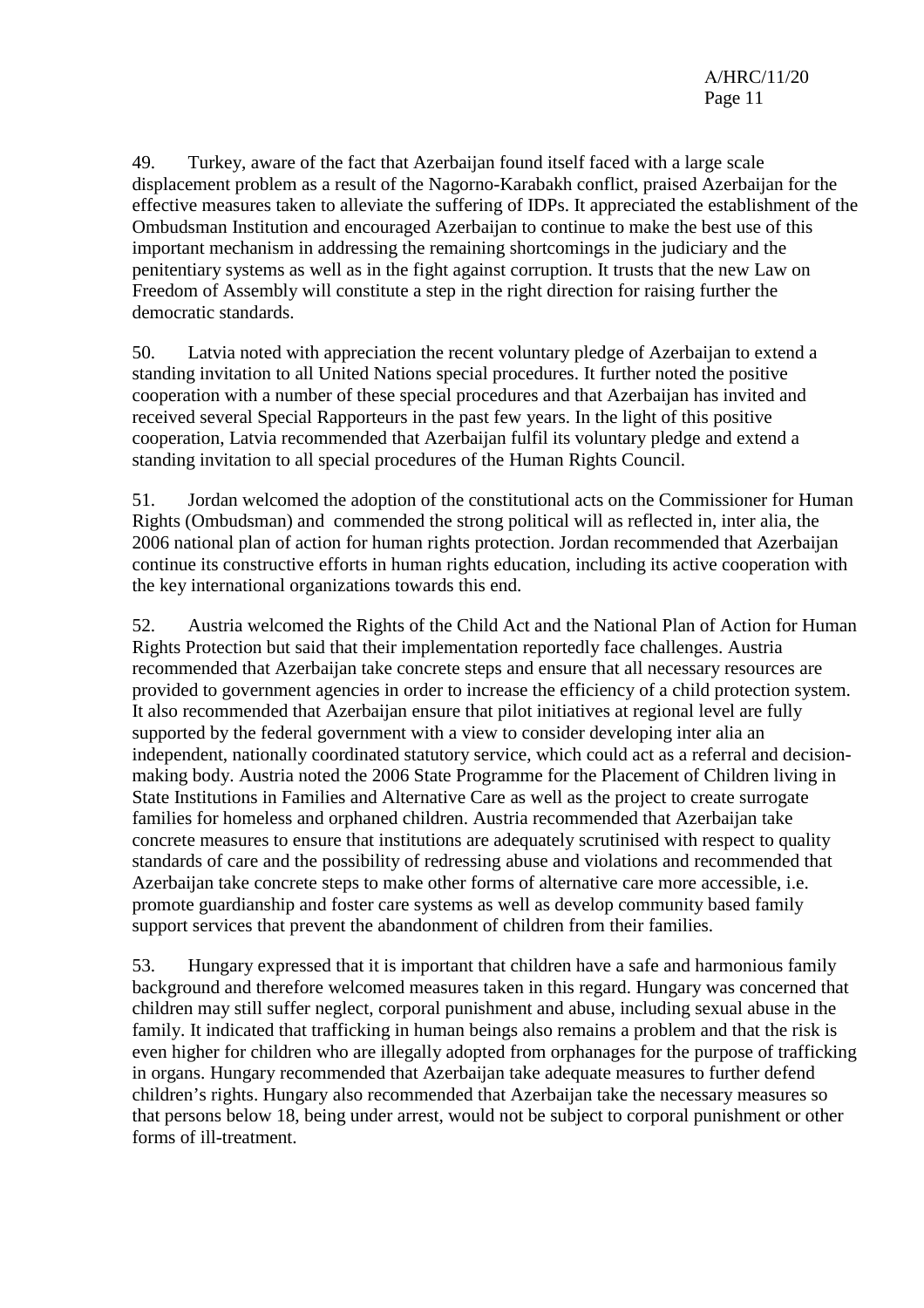54. Russian Federation noted that over the last years, Azerbaijan managed to achieve considerable success in improving its human rights situation and that it has continued to improve its national legislation. It considered it important to look at the experiences of Azerbaijan in resolving social and economic issues, and especially the situation of children who lack supervision. The Russian Federation recommended that Azerbaijan continue its sustained work in the implementation of State program, over a period of 10 years, to transfer children from State institutions to families and alternative care.

55. Azerbaijan welcomed the recommendations made and indicated that it will address progress made and constraints in a frank manner. Regarding the strengthening of the judiciary, the delegation recalled its introductory statement and added that the selection of judges is fully transparent. In addition, new specialized courts are due to be established such as juvenile courts and new administrative courts. A great attention is paid to the training and re-training of judges and law enforcement officials. Attention is paid to expand access to justice and targeted measures include the establishment of six regional courts of appeal in addition to that in Baku.

56. Regarding journalistic activities, the delegation noted that Azerbaijan has abolished State censorship and legislative measures were adopted to truly ensure the freedom of speech and opinion. Azerbaijan has established a Council of the Press and adopted a special concept paper on working with the media. A special fund to support news media was established and all violations of journalists' rights are carefully investigated and monitored by relevant bodies. There were instances of law enforcement officials being punished for such violations. The delegation acknowledged that a number of journalists were prosecuted in criminal courts and serve a sentence in jail but for specific crimes not related to their journalistic activities and many of them were pardoned over the past years. The prosecution of journalists for slander and insult are rare, treated as civil cases and there is currently only one journalist serving a sentence for defamation.

57. Regarding children without supervision, Azerbaijan noted cases of abuse of authority by the police but that necessary measures have been taken. On corruption, by a 2006 Decree, a structure for internal investigations was established within the Ministry of Interior. Over the past years, a number of cases of human rights violations by the police were registered, which led to disciplinary measures, prosecution and dismissals.

58. On children's rights, efforts have been undertaken in line with the CRC, including the 2005 Law on street children and children without parental supervision. Over the last few years, more than 1000 children were taken out of the street and received assistance tailored to their needs including education and issuance of identification documents. To this end, Azerbaijan cooperates with human rights institutions, SCFWC and NGOs. In 2007 and 2008 a training course on street children was conducted and a foster institution for street children was created.

59. Azerbaijan stated that social protection of vulnerable persons, including disabled persons is a priority area. The main goal is to promoting employment for these persons and quotas were established by law in 2001 for the employment of disabled persons. In addition, a law targeting State assistance was adopted, which enshrines the principle of equality without any kind of discrimination.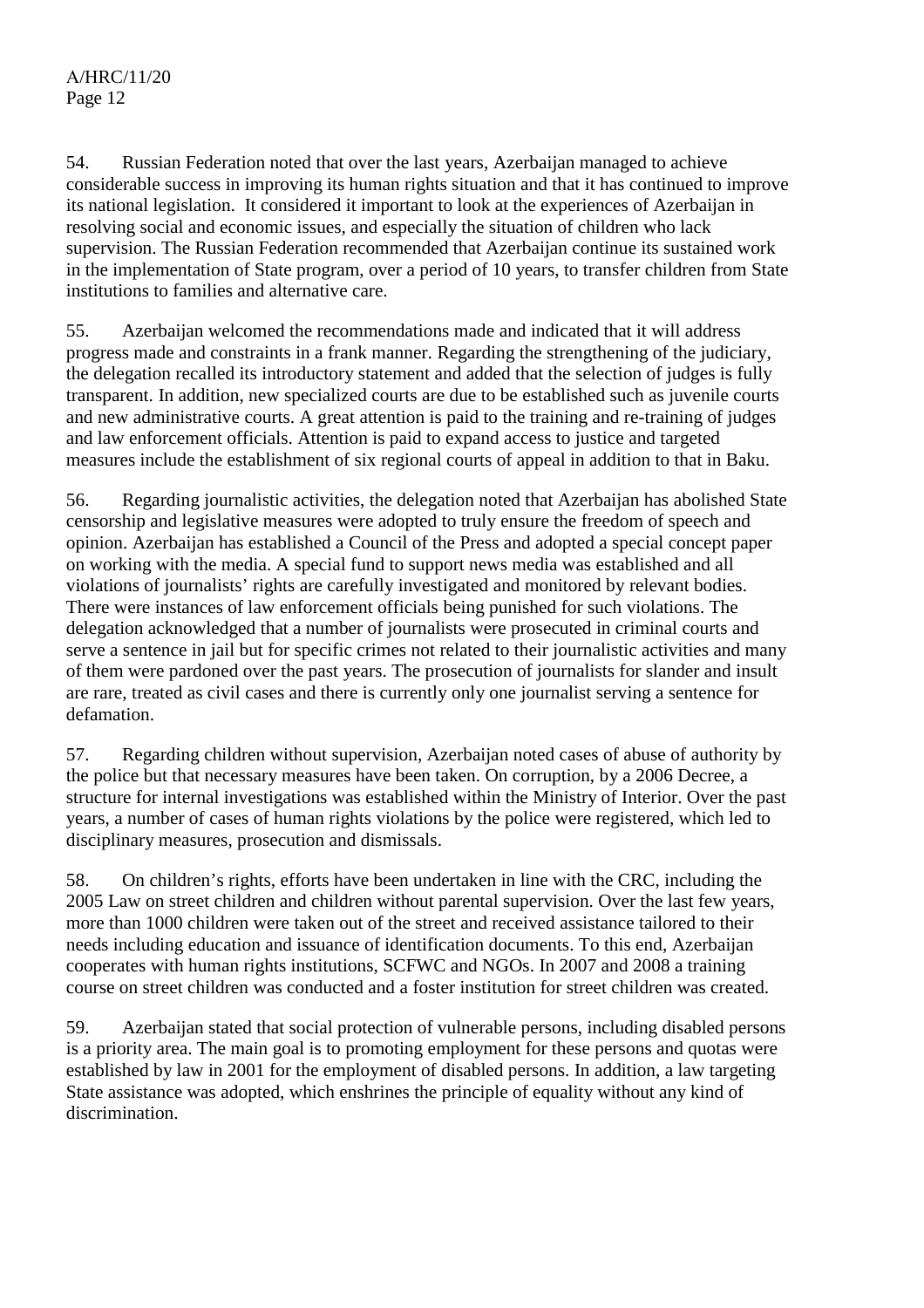60. On poverty, the delegation recalled that the poverty rate decreased in 2008 and referred to the prior mentioned 2008-2015 State programme. On institutionalisation and alternative care for children, Azerbaijan referred to the 2006-2015 State programme conducted with UNICEF and NGOs.

61. On women's rights, Azerbaijan noted that it will as a State party to CEDAW present its periodic report in 2009 to the Committee whose recommendations will help in improving the situation. The delegation made reference to the 2007 comprehensive programme, the draft law to prevent domestic violence, and recalled that criminal law provides for sanctions and penalties of physical and sexual violence.

62. On children's rights, the delegation said that a national programme was being drafted, and that a supplement to the criminal code had been adopted emphasizing rehabilitation of children. There is only one educational institution, which is overcrowded, but measures will be taken in the reform of the penitentiary system. The ICRC can visit penitentiary institutions without obstacles and a Public Affairs Committee was established within the Ministry of Justice made up of NGOs, which monitors the situation in full transparency.

63. Azerbaijan praised special procedures and announced having decided to extend a standing invitation to all of them. The Ombudsman was granted Status A in 2000 and respects the Paris Principles. Finally, it was recalled that Azerbaijan ratified OP-CAT.

64. Chile expressed concern at, inter alia, persistent cases of intimidation, cruel treatment and torture, prison conditions and judicial procedures, restrictions on freedom of assembly and expression. Chile recommended to promote and strengthen international humanitarian cooperation and assistance so as to provide for programmes and mechanisms to contribute to the elimination of threats and limitations to human rights of refugee and displaced persons. Chile also recommended to speed up the implementation of legal framework, as well as improve systems and procedures for the administration of justice and to make further progress on public governance. Chile recommended to increase the protection mechanisms for women and children as well as measures to disseminate and make their implementation more effective.

65. Japan welcomed the agreement with the ICRC to permit its officials to visit convicted persons in places of detention without interference. Japan noted that, according to the 2007 annual report from the Office of the Ombudsman, 144 cases of human rights violations were registered and that disciplinary action was taken against 199 people. With a view to improving criminal justice, especially in terms of the prevention of torture, Japan recommended that Azerbaijan consider taking substantial measures, such as requesting capacity-building assistance, to advance the understanding of human rights and criminal investigation ability of police personnel.

66. The United Arab Emirates noted efforts made especially in the field of health, education, the protection of women's rights and the contribution women give to the society. The United Arab Emirates were satisfied about the measures taken to thwart human trafficking, but were willing to learn more about this.

67. Democratic People's Republic of Korea appreciated the establishment of the Institution of Ombudsman and Presidential Pardons Commission. It was impressed by Azerbaijan's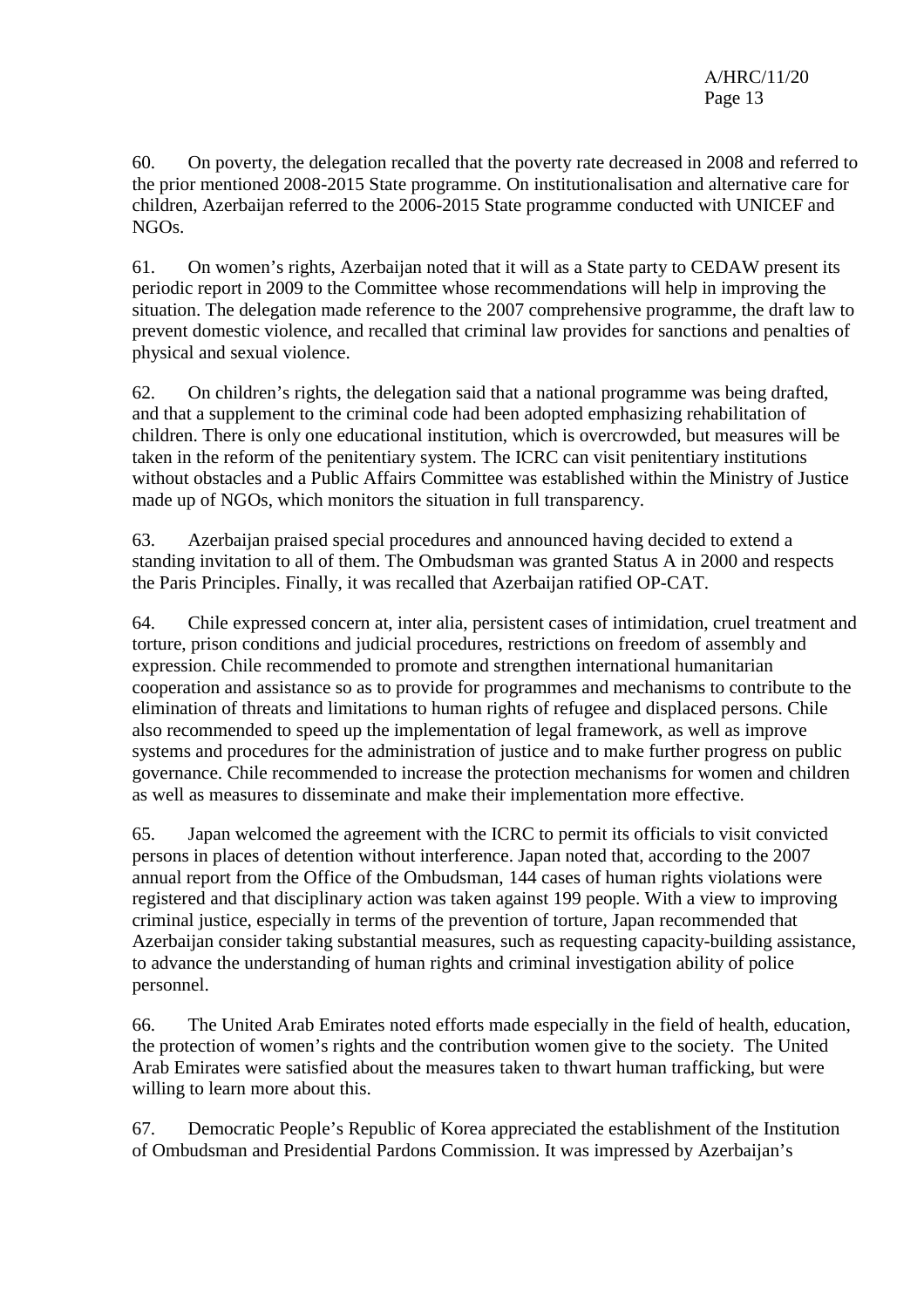ratification of the major human rights instruments and efforts to observe reporting obligations. It asked Azerbaijan to elaborate on plans to further improve the situation of women and children.

68. Kazakhstan noted the work undertaken to reform the judiciary and was pleased to note that Azerbaijan, is implementing measures to ensure the effective administration of justice. It expressed satisfaction at the policy on the protection of the rights of the family, women and children. Kazakhstan recommended that Azerbaijan continue its effective work in the area of defending these rights.

69. Malaysia was encouraged to note the serious efforts in combating violence against women including domestic violence. It recommended that Azerbaijan consider widely disseminate information on the provision of CEDAW to the publics through education system, awareness-raising campaigns and gender sensitivity training. Malaysia recommended that Azerbaijan steps up its efforts to ensure that basic needs of the population are fully met, in particular, in the areas of employment, public health, education and public housing.

70. Italy recommended that Azerbaijan take fully into account the recommendations of the Special Rapporteur on Freedom of Religion aimed at promoting and fully ensuring freedom of religion for all religious communities throughout Azerbaijan. Italy recommended Azerbaijan to further align its legislation and practice with the provisions of the Convention against Torture. Italy recommended that Azerbaijan develop a national strategy to guarantee better access to education to all children and to include in the school system, at all levels, appropriate measures in the field of human rights education, in accordance with the Plan of Action 2005-2009 of the World Programme for Human Rights Education.

71. Canada welcomed the adoption of the 2008 Law on freedom of assembly. It recommended that Azerbaijan improve respect for the right to freedom of assembly in line with its domestic legislation and its obligations under article 21 of the ICCPR. Canada recommended that Azerbaijan expand media freedoms, particularly access to broadcast media. It recommended to implement the recommendations of the OSCE in regards to reversing the ban on foreign FM radio broadcasting. Canada also recommended that Azerbaijan fully respect the social and economic rights of all, including internally displaced persons, in line with its obligations under the ICESCR by following through on its commitments under the programme of the State Committee on Refugees and Internally Displaced Persons.

72. Sudan commended Azerbaijan for protecting and promoting human rights, especially the rights of vulnerable groups, and noted Azerbaijan's also continued focus on the right of the child. Sudan recommended Azerbaijan to continue its cooperation with the international community, especially in two fields: the solution of problems of refugees and IDPs; and its 2006-2015 State program on poverty alleviation and development.

73. Lithuania expressed appreciation for having abolished death penalty more than ten years ago. Lithuania recommended Azerbaijan to change the criminal legislation provisions on defamation and to eliminate unnecessary pressure on journalists fulfilling their professional duties. Lithuania recommended that public awareness campaigns about equal opportunities of women and men should be carried on. Lithuania also recommended further developing measures against domestic violence against women. Victims of domestic violence should have possibility to use appropriate means of redress and access to shelters.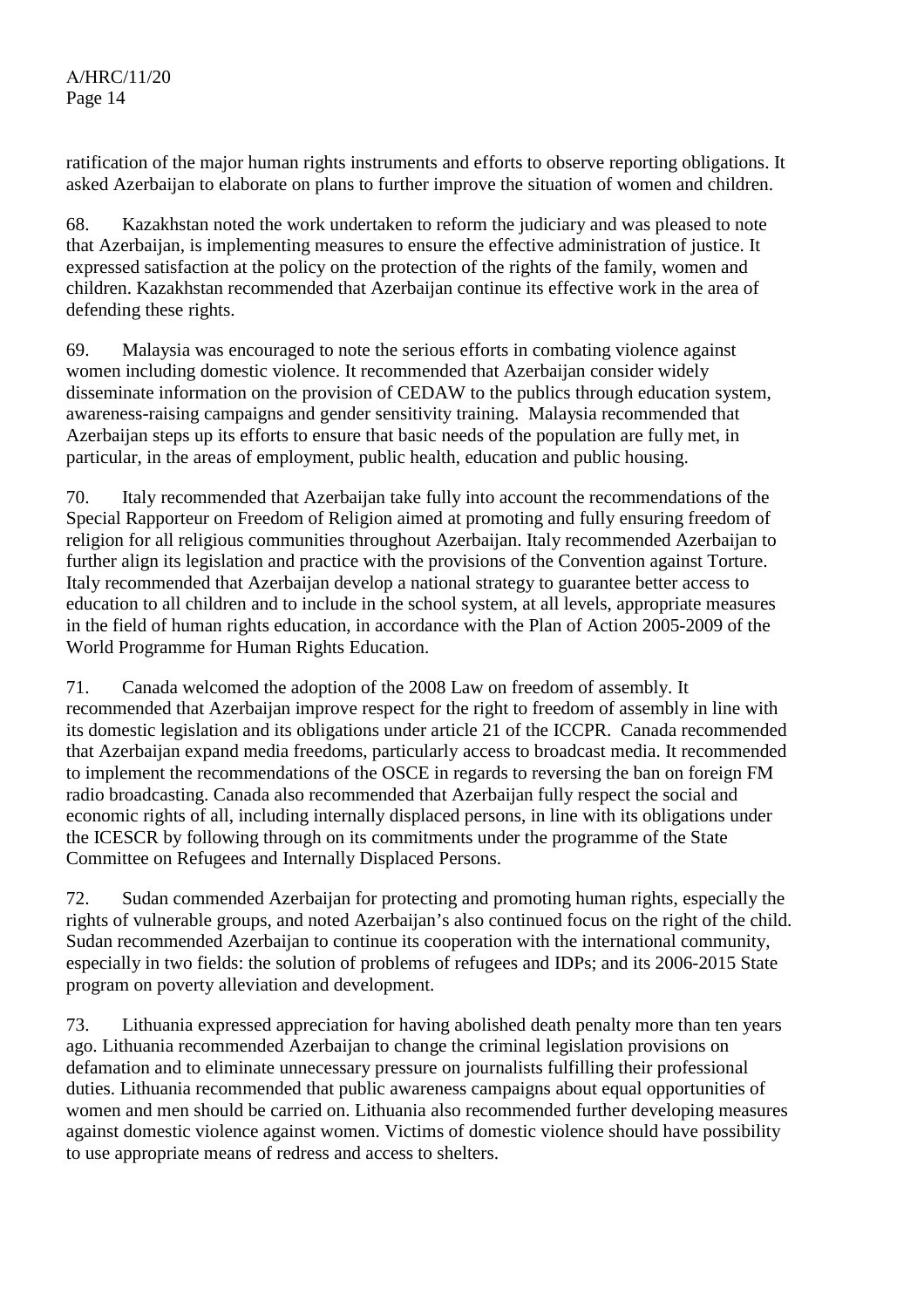74. Armenia referred to CERD that encouraged Azerbaijan to combat tendencies giving raise to racist and xenophobic behaviour, particularly against ethnic Armenians. CESCR in 2004, ECRI and Commissioner for Human Rights in 2007 raised similar concern stating: "Armenians living in an atmosphere of fear", "illegal occupation of properties belonging to Armenians and other ethnic groups, facing widespread discrimination in various spheres, oral and written inflammatory speech…fuelling negative feelings among society towards Armenians". According to the Delegation of Armenia, despite those recommendations, hate-speech and deprivation of cultural rights by misappropriation and destruction of Armenian cultural heritage continue (ICOMOS resolution 5, 16th General Assembly). Armenia asked for clarifications on measures taken to redress the situation with discriminatory treatment of the Armenian community. Armenia referred to 2006 CRC recommendations (paras. 24, 49, 55, 57(e), 58(f)) and recommended Azerbaijan to stop the discriminatory practices against its own citizens, and redress the situation to achieve full protection of human rights for all its citizens, especially children.

75. Holy See was well aware of the enormous contribution Azerbaijan has made to religious freedom and inter-religious dialogue. The Holy See draw the attention to the cumbersome registration process requested for religions and problem is the difficulty to obtain visas for clergy and religious personnel in general. The delegation recommended coming to a more streamlined, transparent registration process, and visa issuing. Finally, in order to foster a further dialogue between religions, the delegation recommends an educational and awareness program focusing on the different religions in the country.

76. Islamic Republic of Iran noted that a Commission on Human Rights or Ombudsman is in place to redress human rights violations and that a national plan of action was approved. It asked about measures taken to combat domestic violence; and for further explanation concerning the national strategy to increase transparency and combat corruption and relevant plan of action for 2007-2011. The Islamic Republic of Iran recommended Azerbaijan to further promote a culture of human rights among the society, to strengthen national capacities and to address shortcomings in the area of human rights promotion and protection, including the rule of law and adequate protection of vulnerable segments of the population.

77. Poland recommended that Azerbaijan improve the living standards and conditions in prisons. Poland wished to learn how the authorities would explain the ban on foreign broadcasters using FM frequencies. Poland recommended that Azerbaijan take effective measures to ensure the full realisation of the right to freedom of expression. It congratulated Azerbaijan on the decision to extend a standing invitation to all special procedures of the Human Rights Council.

78. Pakistan noted that the work being done under the adoption of the first National Plan of Action for the Protection of human is impressive. The penitentiary reform is a clear example of collective efforts. Pakistan appreciated the priority being given to the issue of IDPs, to the elimination of violence against women and bringing all perpetrators to justice.

79. Bangladesh hoped that the oil revenue will be used equitably across the population to raise their overall standard of life. Bangladesh added that the issue of gender mainstreaming and equality has been identified as a critical challenge and recommended that Azerbaijan continue to address the challenge in a purposeful manner. Bangladesh said that the issue of freedom of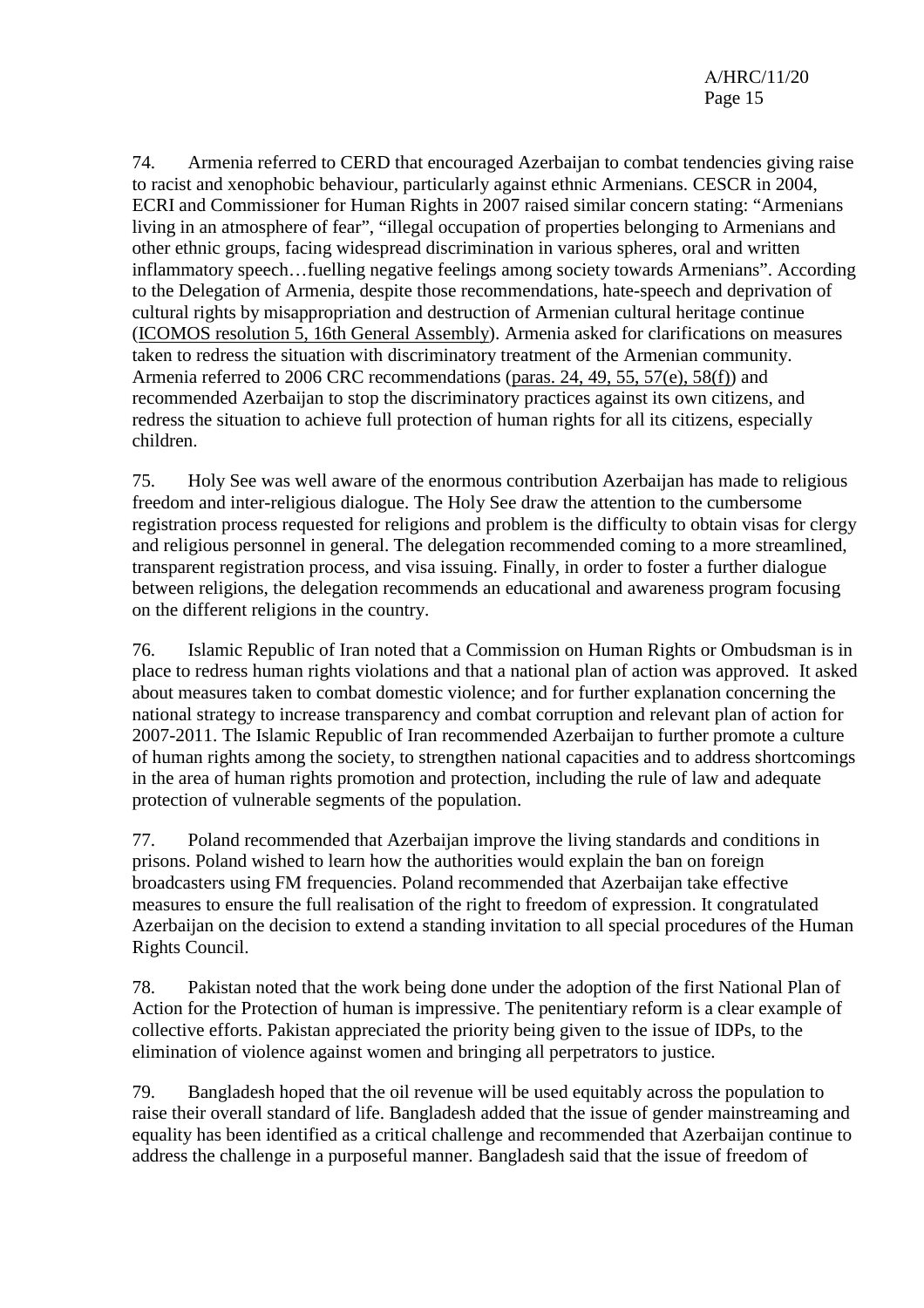media should also be looked at and recommended that the Government of Azerbaijan continue to work in earnest to address some of the legitimate concerns in this regard.

80. Senegal welcomed the possibility afforded to NGOs to submit draft legislation and to participate in the consideration and adoption of those bills, noting that it is a practice in which Azerbaijan could take pride. In the light of the excellent provisions adopted by Azerbaijan concerning human rights issues, Senegal encouraged Azerbaijan to hold fast to its course so as to strengthen its efforts in the area of protecting the rights of the child and eradicating poverty.

81. Syrian Arab Republic stated that Azerbaijan achieved progress, inter alia, by the the protection of the independent judicial power of the courts including the Constitutional Court. As a member of the CoE, Azerbaijan recognizes the jurisdiction of the European Court of Human Rights. It took note with appreciation of the efforts to provide all basic human services to more than one million Azerbaijani refugees and IDPs, especially women and children.

82. Estonia noted the Law on Fighting against Trafficking in Human Beings and the relevant National Action Plan. Despite that, trafficking remains a serious problem in Azerbaijan and Estonia asked what steps have been taken to implement this National Action Plan with regard to the actual penalties to the perpetrators. Estonia recommended that Azerbaijan ensure the effective implementation of the National Action Plan against Trafficking and to provide the necessary assistance to the victims of trafficking.

83. Chad encouraged Azerbaijan to continue its efforts to improve the human rights situation in the country and urged the international community to assist the country in coping with the challenges. However, Chad expressed concern at reports of the abortion of female foetuses by families which preferred not have female children.

84. Afghanistan appreciated that places of detention were officially opened up to human rights organizations. Azerbaijan signed in 2000 an agreement permitting ICRC officials to visit convicted persons in detention without interference, and Afghanistan asked about the renewal status of that agreement. While welcoming the positive improvements in women and children's rights, especially measures taken to combat domestic violence, Afghanistan recommended to continue efforts in this direction.

85. Brazil commended the promulgation of the Gender Equality Act and Azerbaijan's efforts towards the attainment of the MDGs. Brazil asked Azerbaijan to further elaborate on the measures taken to combat and punish domestic violence against women. Brazil encouraged Azerbaijan to accomplish progressively human rights goals as set up by HRC Resolution 9/12. Within that context Brazil recommended continuing efforts to further strengthen institutional and policy frameworks in the area of promotion and protection of human rights. Brazil also recommended that Azerbaijan take necessary measures aimed at prohibiting all forms of corporal punishment against children.

86. Palestine noted that Azerbaijan's approach constitutes a model in terms of promoting human rights despite existing obstacles such as the situation of refugees, displaced persons and economic difficulties. Palestine emphasised that Azerbaijan had been the first Muslim country to recognise the right of women to vote. Palestine recommended that Azerbaijan continue to take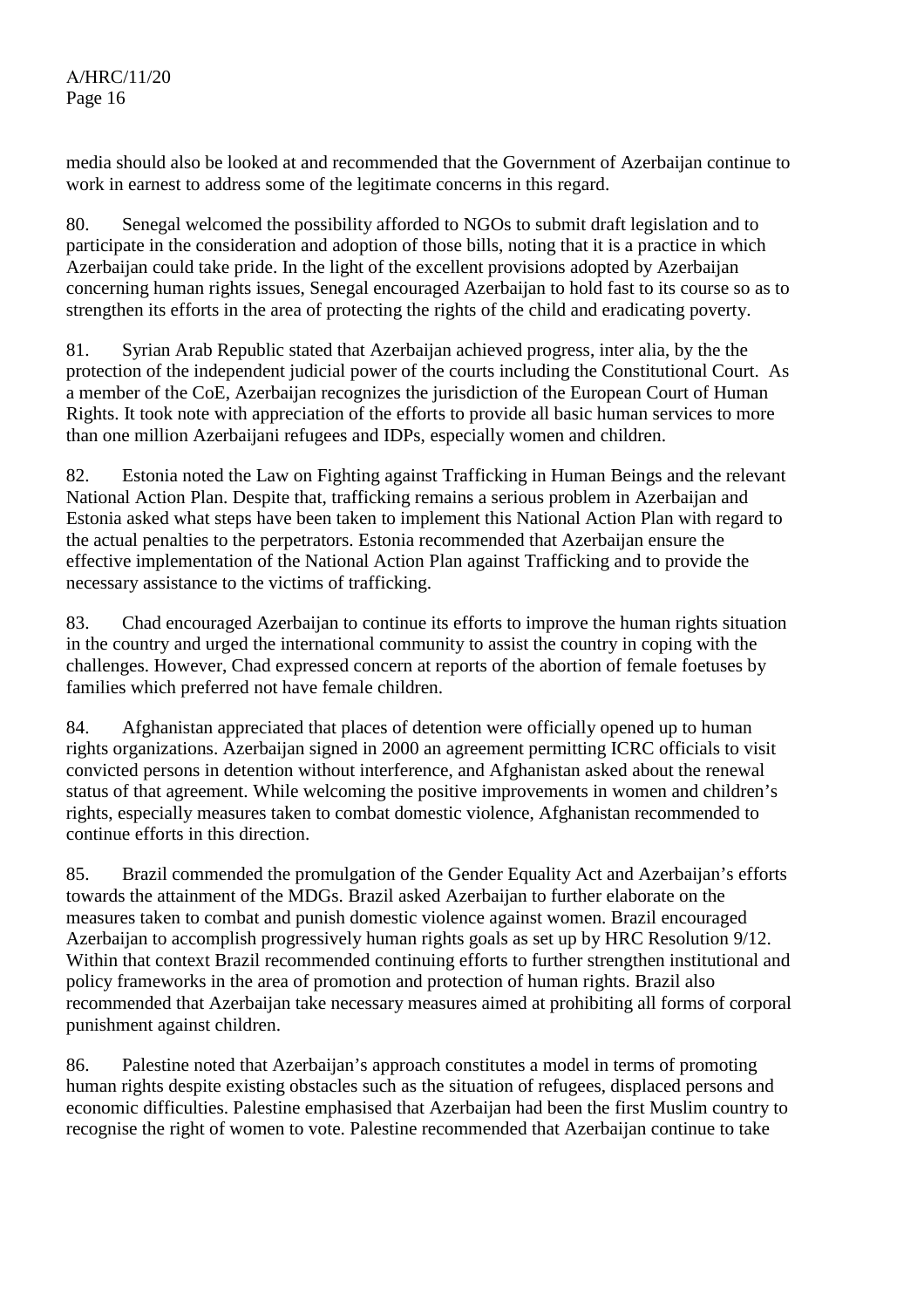the necessary measures to increase transparency in local and national institutions and to optimise the country's potential.

87. Ireland welcomed the implementation of certain recommendations during the visit by the Special Rapporteur on the promotion and protection of freedom of opinion and expression in 2007. However, a number of journalists remain in prison which is of grave concern and Ireland asked, inter alia, what steps are taken to ensure the release of those journalists. Ireland recommended that the Government puts in place further measures a) to ensure respect for freedom of expression and of the media; b) to ensure that cases of alleged violence against, and wrongful imprisonment of members of the media are fully investigated; and c) to ensure that the Law of Libel is not utilised in such a manner as to stifle honest and professional reporting. Ireland recommended that the Law on Television and Radio broadcasting is amended as soon as possible to ensure that the licenses of international broadcasters can be renewed.

88. Argentina called for the possibility for ratifying CDP. Argentina recommended that Azerbaijan implement active policies and awareness campaigns in order to overcome the situation of discrimination against women. Argentina also recommended Azerbaijan to step up its social integration policies and education programmes to eradicate the current situation of children living on the street who are victims of sexual exploitation and physical abuse.

89. The Philippines inquired as to the main obstacles faced in implementing the national law and action plan against human trafficking and as to the measures it is taking to address high rates of maternal mortality. The Philippines recommended that Azerbaijan continue efforts to eradicate poverty, paying special attention to the situation of street children and children with disabilities. The Philippines also recommended that Azerbaijan share best practices in promoting religious tolerance and harmony in society.

90. India appreciated efforts to reduce poverty and strengthen human rights, including those of its ethnic minorities and IDPs. India asked about Azerbaijan's specific laws on gender equality and other efforts to impart greater awareness about gender sensitivity. Concern has also been expressed about the decline in education standards and school enrolment rates. India requested information on progress in reforming the judiciary and measures adopted to tackle human trafficking.

91. In response to statements made, Azerbaijan noted that defamation and discrimination is a legal and social matter of a developing democracy. Individuals brought to courts in relation to this legislation are very rarely handled through criminal courts. Azerbaijan endeavours to improve its legislation, a special working group was established and appropriate provisions have been drafted.

92. The delegation made reference to the Communication law according to which broadcasting takes place on the basis of a licence granted through a competitive process. Three foreign radio stations were closed because the law does not provide for foreign radios to broadcast on Azeri frequencies. The delegation hoped that progress will be made in this area.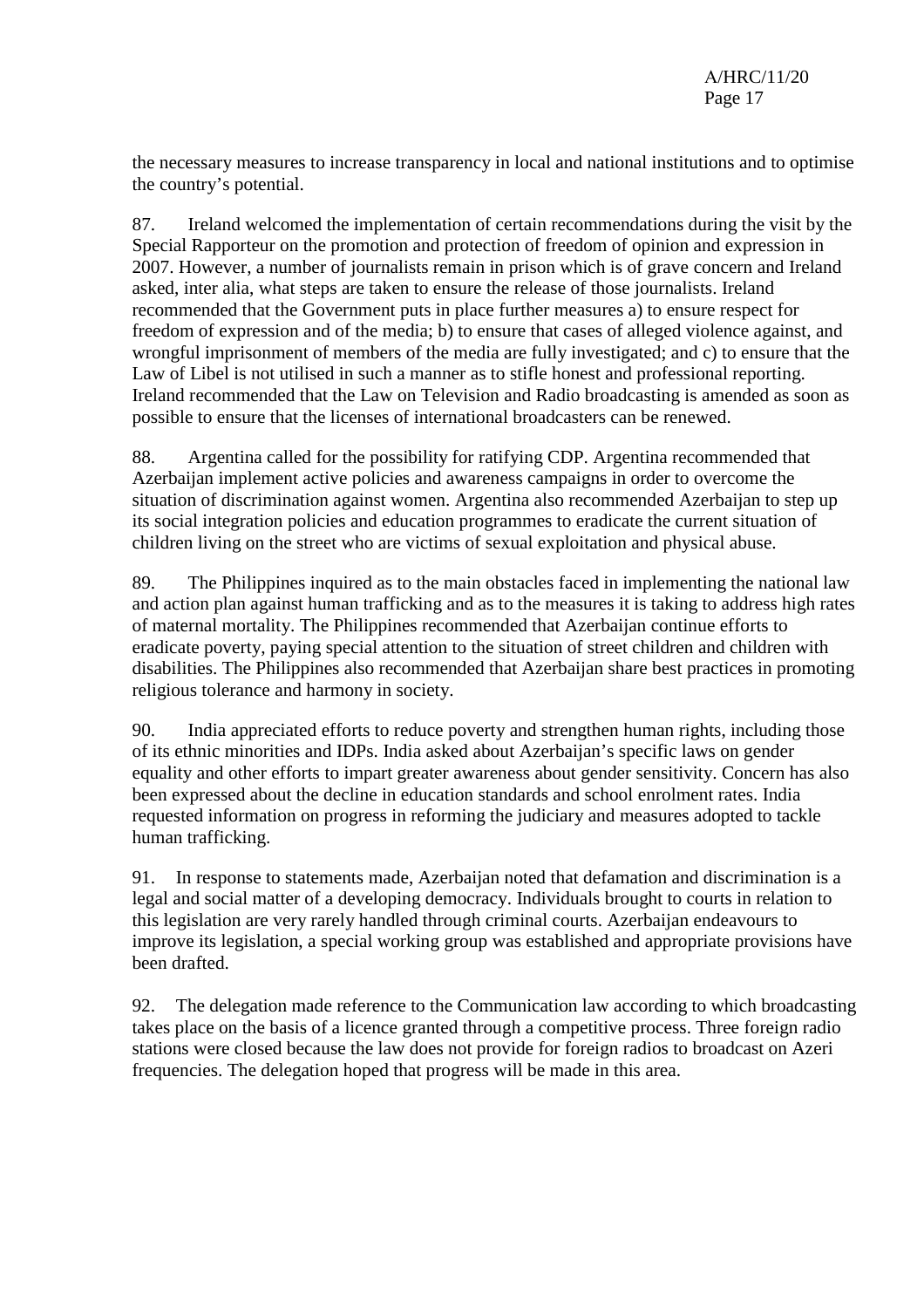93. On freedom of assembly, Azerbaijan indicated that there is a law on this matter in line with international standards. The problem lies in the fact that sometimes gatherings are organised outside of indicated locations. In cooperation with international organisations, an appropriate monitoring is carried out.

94. With regard to the Rome Statute, the delegation indicated that Azerbaijan was involved in its draft but that, notably, the concept of aggression should be clarified before Azerbaijan may proceed to ratification.

95. In closing, Azerbaijan thanked everyone for the spirit of cooperation and will take direct note of recommendations.

## **II. ВЫВОДЫ И/ИЛИ РЕКОМЕНДАЦИИ**

- 96. В ходе дискуссии Азербайджану были высказаны следующие рекомендации:
	- 1. присоединиться к Римскому статуту Международного уголовного суда (Лихтенштейн); обеспечить дальнейшее соответствие законодательства и практики положениям Конвенции против пыток (Италия); продолжить усилия по обеспечению согласования национальных законов с международными обязательствами и обеспечить их выполнение на местах (Египет);
	- 2. обеспечить дальнейшее поощрение культуры прав человека в обществе, укрепить национальный потенциал и устранить недостатки в деле поощрения и защиты прав человека, в том числе посредством обеспечения законности и надлежащей защиты уязвимых слоев населения (Иран);
	- 3. продолжить усилия по дальнейшему укреплению институциональных и политических структур в области поощрения и защиты прав человека (Бразилия); продолжать принимать необходимые меры для повышения транспарентности в деятельности местных и национальных учреждений и в полной мере задействовать потенциал страны (Палестина); создать межучрежденческий механизм с участием соответствующих субъектов гражданского общества в целях выполнения рекомендаций УПО, а также рекомендаций договорных органов и специальных процедур Совета по правам человека (Мексика);
	- 4. обеспечить, чтобы экспериментальные инициативы на региональном уровне получили полную поддержку федерального правительства в целях рассмотрения, в частности, возможности создания независимой,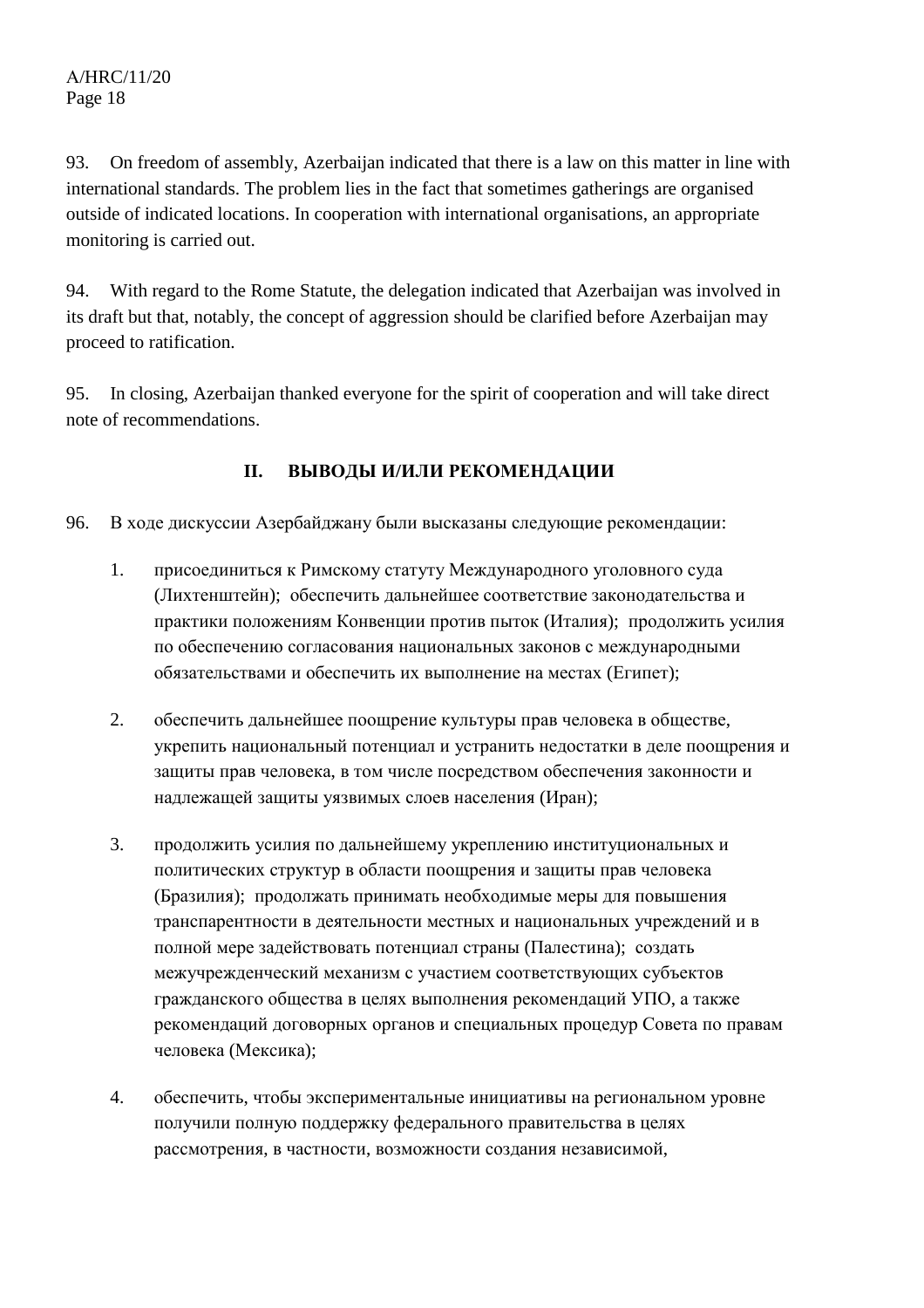координируемой на национальном уровне статутной службы, которая могла бы действовать в качестве справочного и директивного органа (Австрия); принять конкретные меры для обеспечения надлежащей проверки учреждений в отношении соблюдения стандартов качества ухода и возможности предоставления возмещения в случае жестокого обращения и нарушений в целях повышения эффективности системы защиты детей (Австрия);

- 5. выполнить свое добровольное обязательство (Латвия) и направить (Норвегия) и реализовать (Чешская Республика) постоянное приглашение всем специальным процедурам Совета по правам человека;
- 6. продолжить осуществление начатых национальных программ для сокращения числа любых форм дискриминации в отношении женщин до их полного искоренения (Куба); принять конкретное законодательство о насилии в отношении женщин и принудительных браках согласно КЛДЖ и КПР в целях предотвращения и борьбы с дискриминацией в отношении женщин (Мексика); осуществлять активную политику и проводить кампании по повышению информированности населения в целях преодоления ситуации, связанной с дискриминацией в отношении женщин (Аргентина); проводить кампании повышения информированности населения о равных возможностях женщин и мужчин (Литва); целевым порядком решить проблему всестороннего учета гендерного фактора (Бангладеш);
- 7. обеспечить целевое образование/повышение информированности сотрудников правоохранительных и судебных органов в отношении защиты детей, женщин и лиц из числа меньшинств с иной сексуальной ориентацией или гендерной идентичностью (Чешская Республика);
- 8. уделять повышенное внимание борьбе с насилием в отношении женщин, в частности путем осуществления социальных мер в этой области (Алжир); принять все необходимые меры для предоставления доступа к правосудию всех женщин, ставших жертвами насилия, и принять меры для их защиты и реабилитации и обеспечить подготовку сотрудников полицейских органов по вопросам насилия в отношении женщин (Франция);
- 9. продолжать и активизировать свои усилия в интересах детей и женщин в целом для обеспечения их безопасности в домашних условиях и устранить все препятствия для их образования, развития и доступа к получению равных возможностей (Индонезия); принять дальнейшие меры в связи с бытовым насилием в отношении женщин (Литва), жертвы бытового насилия должны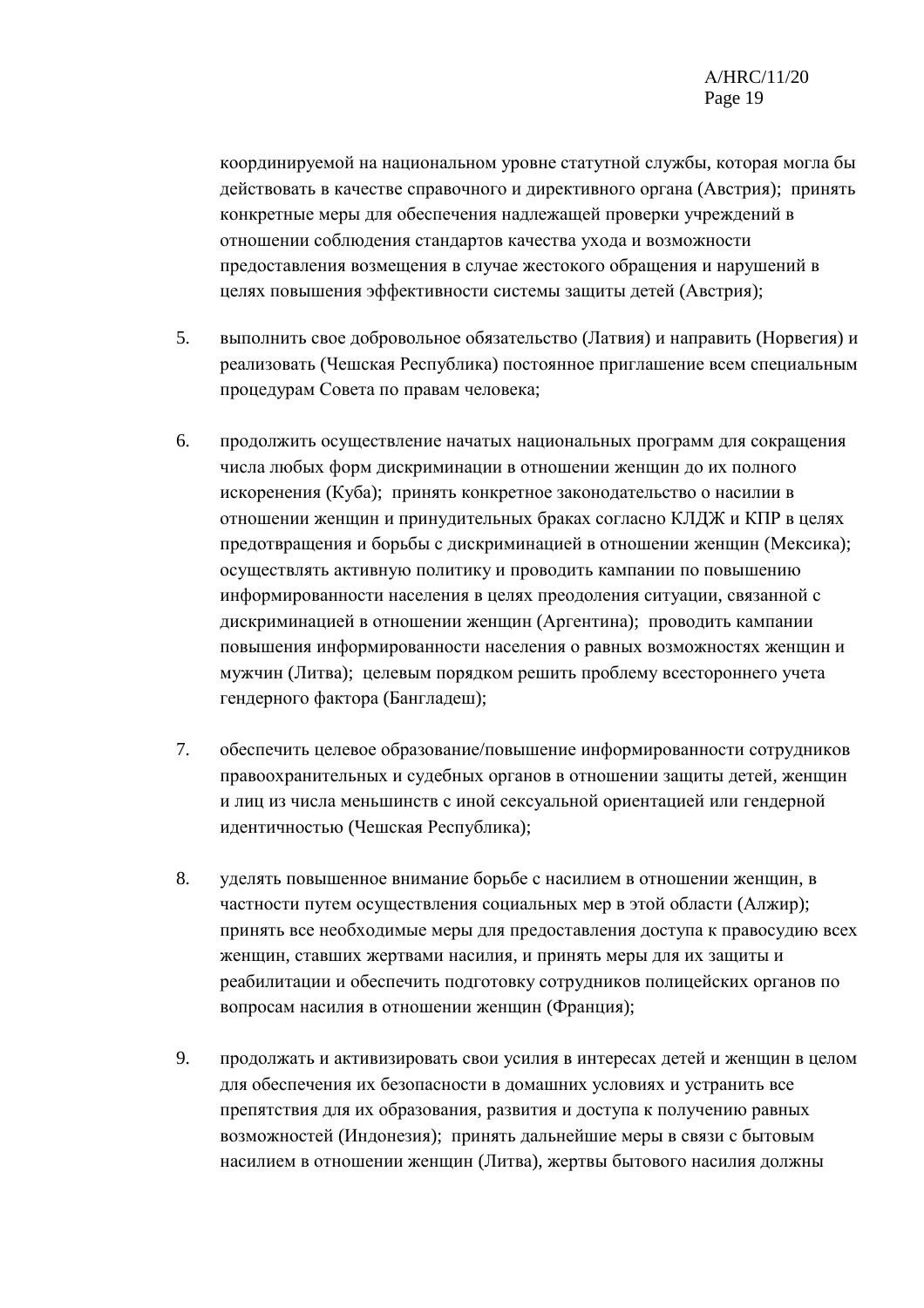иметь возможность пользоваться соответствующими средствами правовой защиты и иметь доступ к приютам (Литва); принять конкретные меры и обеспечить предоставление государственным учреждениям всех необходимых ресурсов для повышения эффективности системы защиты детей (Австрия); продолжить усилия в направлении позитивного улучшения прав женщин и детей, в особенности меры, направленные на борьбу с бытовым насилием (Афганистан);

- 10. активизировать деятельность механизмов по защите женщин и детей, а также принять меры по распространению информации о таких механизмах и повысить их эффективность (Чили);
- 11. обеспечить дальнейшее выполнение рекомендаций исследования Организации Объединенных Наций о насилии в отношении детей (Словения); принять необходимые меры по обеспечению того, чтобы находящиеся под арестом лица в возрасте до 18 лет не подвергались телесным наказаниям или другим формам жестокого обращения (Венгрия); принять необходимые меры по запрещению всех форм телесного наказания детей (Бразилия); активизировать политику социальной интеграции и осуществления просветительских программ для устранения существующей ситуации, в которой находятся живущие на улицах дети, становящиеся жертвами сексуальной эксплуатации и физического насилия (Аргентина);
- 12. принять конкретные меры для выделения необходимых ресурсов в целях повышения эффективности системы защиты прав ребенка, в том числе путем эффективного мониторинга условий содержания в учреждениях по уходу и создания механизма рассмотрения жалоб в интересах детей, создания и регулирования деятельности новых механизмов по защите детей на основе проведения серьезных исследований и осуществления широких экспериментальных проектов, а также создания механизмов предоставления услуг в области опеки (Чешская Республика); принятие надлежащих мер для дальнейшей защиты прав детей (Венгрия);
- 13. обеспечить эффективное осуществление Национального плана действий по борьбе с торговлей людьми и предоставить необходимую помощь жертвам такой торговли (Эстония);
- 14. рассмотреть возможность изменения или отмены уголовного законодательства о диффамации в целях устранения возможности лишения кого-либо свободы на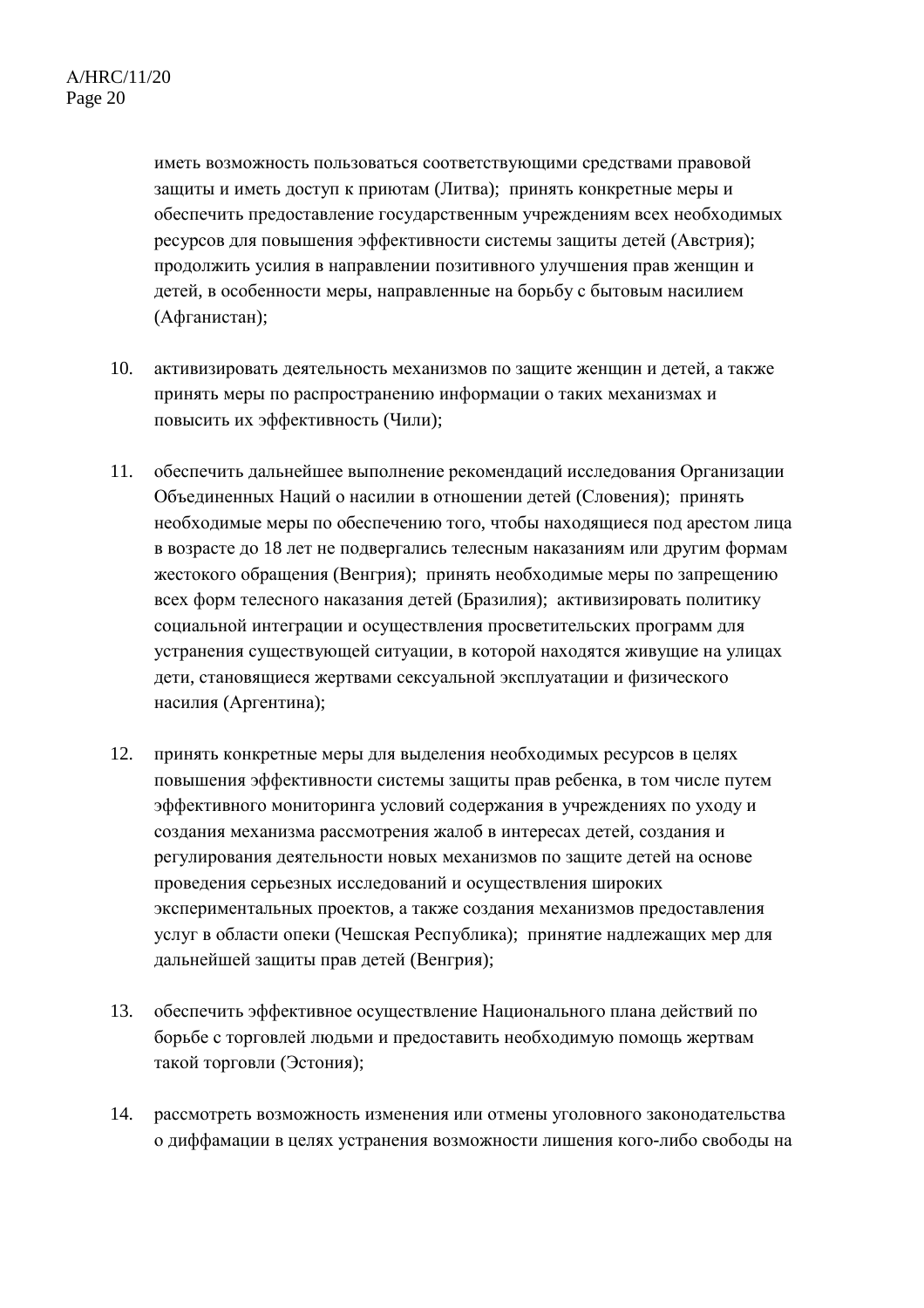основании высказанных мнений (Нидерланды); изменить положения уголовного законодательства о диффамации для устранения ненужного влияния на журналистов, выполняющих свои профессиональные обязанности (Литва); обеспечить, чтобы применение Закона о клевете не нарушало свободы честной и профессиональной работы журналистов (Ирландия);

- 15. обеспечить, чтобы все ветви государственной власти, включая сотрудников государственных органов, в полной мере уважали и поощряли свободу выражения мнений (Швеция); обеспечить полное осуществление свободы выражения мнений и свободы всех независимых средств массовой информации, как национальных, так и иностранных, независимо от их характера: печати, Интернета, радио или телевидения (Франция); принять эффективные меры для обеспечения реализации в полной мере права на свободу выражения мнений (Польша); продолжать действенную работу по устранению некоторых из законных озабоченностей, касающихся свободы средств массовой информации (Бангладеш); принять дополнительные меры для обеспечения свободы выражения мнений и средств массовой информации (Ирландия); в полной мере обеспечивать свободу средств массовой информации в соответствии с международными обязательствами (Швеция); обеспечить, чтобы положения, регулирующие деятельность средств массовой информации, способствовали обеспечению многообразия каналов средств массовой информации в соответствии с международными нормами и передовой практикой (Норвегия);
- 16. эффективно расследовать и преследовать в судебном порядке преступления и нарушения в отношении журналистов и правозащитников, и привлекать виновных в ответственности (Норвегия); обеспечивать принятие своевременных ответных мер в связи с жалобами на преследования журналистов и правозащитников и обеспечить принятие надлежащих мер для гарантирования их безопасности (Норвегия); принимать меры, препятствующие сохранению существующей практики возбуждения государственными должностными лицами судебных исков в отношении журналистов и правозащитников, публикующих критические материалы (Норвегия); освободить всех журналистов, находящихся под стражей по обвинению в клевете или диффамации (Соединенное Королевство); обеспечить всестороннее расследование случаев предполагаемого насилия в отношении сотрудников средств массовой информации и случаев их противоправного лишения свободы (Ирландия); привести нормы, касающиеся радио- и телевещания в соответствие с положениями МПГПП, освободить лиц,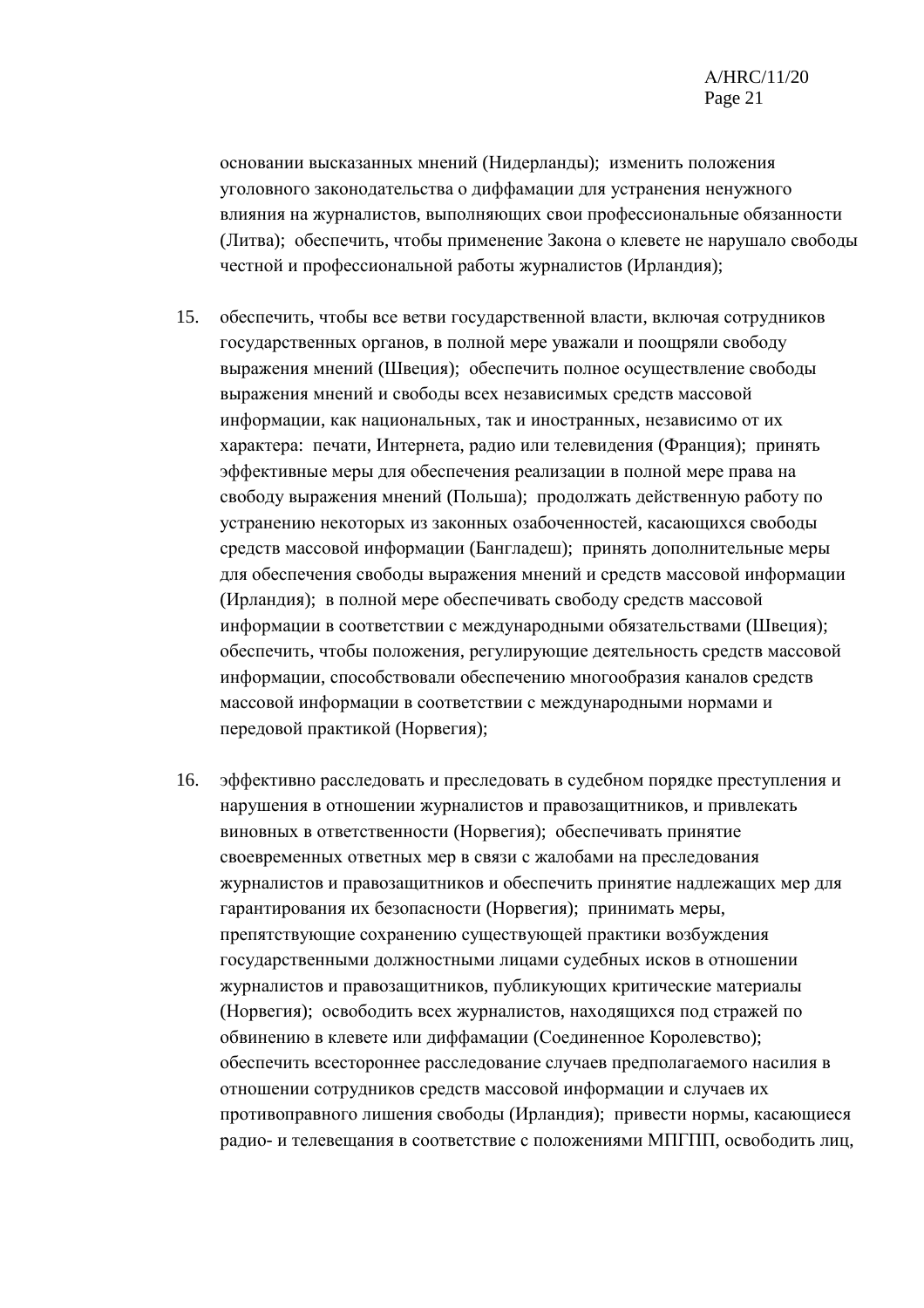содержащихся в заключении за их политические взгляды, и принять гарантии против произвольного или политически мотивированного лишения свободы и судебных разбирательств, в том числе путем обеспечения полной независимости и транспарентности судебных органов (Чешская Республика);

- 17. расширить свободы средств массовой информации, в особенности доступ к вещательным средствам массовой информации, и выполнить рекомендации ОБСЕ в отношении снятия запрета на вещание иностранных радиостанций в диапазоне "FM" (Канада); как можно скорее изменить закон о теле- и радиовещании для обеспечения продления срока действия лицензий международных телерадиовещательных компаний (Ирландия); пересмотреть принятое решение и разрешить радиовещание неазербайджанских каналов на частотах "FM" (Соединенное Королевство);
- 18. активизировать свои усилия для гарантирования свободы собраний и ассоциации, уважать работу правозащитников и соответствующим образом выполнять законодательство, касающееся НПО (Нидерланды); принять все необходимые меры для обеспечения того, чтобы закон "О свободе собраний" не применялся в чересчур ограничительном порядке местными властями, рассмотреть возможность полной отмены требования о получении предварительного разрешения на проведение общественных собраний и вместо этого обязать организаторов общественных собраний уведомлять власти об их проведении (Германия); гарантировать уважение права на мирные собрания и обеспечивать его эффективное осуществление (Швеция); улучшить соблюдение права на свободу собраний в соответствии со своим внутренним законодательством и обязательствами по статье 21 МКГПП (Канада);
- 19. делиться накопленным опытом в деле поощрения религиозной терпимости и гармонии в обществе (Филиппины); в полной мере учитывать рекомендации Специального докладчика по вопросу о свободе религии, направленные на поощрение и полное обеспечение свободы религии для всех религиозных общин на территории Азербайджана (Италия); для укрепления дальнейшего диалога между религиями предусмотреть проведение просветительской и информационной программы, ориентированной на различные религии в стране (Святой Престол); обеспечить более организованный и транспарентный процесс регистрации и выдачи виз для священнослужителей и религиозных деятелей в целом (Святой Престол);
- 20. активизировать усилия по обеспечению того, чтобы условия в местах содержания под стражей в полной мере соответствовали международным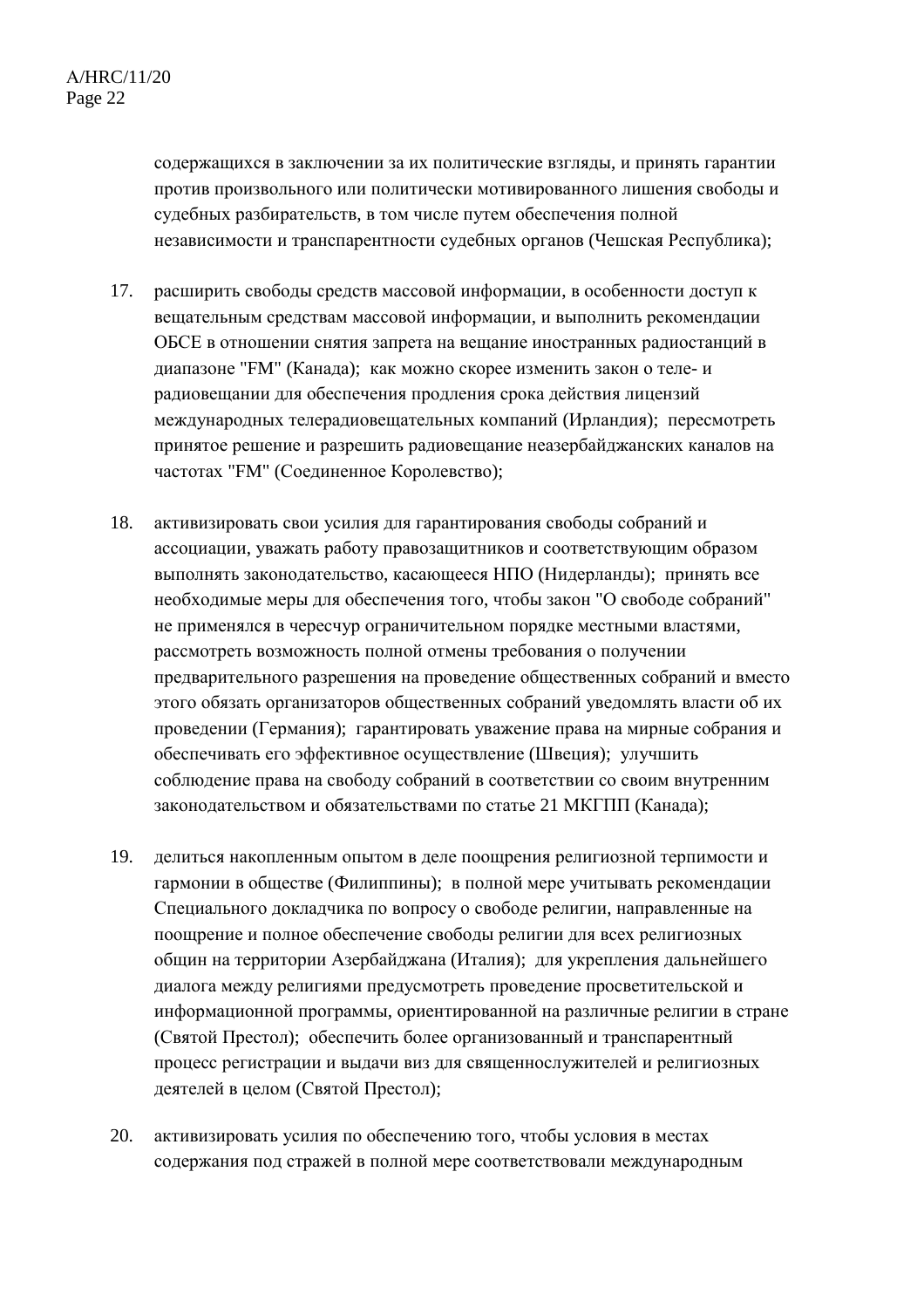нормам в области прав человека (Швеция); улучшить положение и условия содержания в тюрьмах (Польша); принять все необходимые меры для сокращения срока досудебного содержания под стражей всех лиц, арестованных по обвинению в уголовных преступлениях, в частности несовершеннолетних, и создать отдельные места содержания под стражей для этой категории лиц, а также в неотложном порядке улучшить условия содержания в тюрьмах (Германия); решить существующие проблемы, в частности касающиеся переполненности тюрем и недостаточного медицинского обслуживания в тюрьмах, и создать независимые механизмы для контроля условий в местах содержания под стражей, уделяя особое внимание условиям содержания детей и их защиты от насилия и жестокого обращения (Чешская Республика);

- 21. усовершенствовать процесс отправления правосудия, включая создание системы инспекции центров содержания под стражей и системы расследования жалоб на предполагаемые случаи применения пыток (Мексика); обеспечить эффективное осуществление Уголовно-исполнительного кодекса и Уголовнопроцессуального кодекса, которые содержат ряд прогрессивных положений, касающихся благополучия содержащихся под стражей лиц и заключенных (Индонезия); ускорить создание правовой системы, а также улучшить системы и процедуры отправления правосудия и обеспечить достижение дальнейшего прогресса в области государственного управления (Чили); рассмотреть возможность принятие основополагающих мер, включая, например, обращение с просьбой о предоставлении помощи в создании потенциала для содействия распространению информации о правах человека и повышения возможностей проведения уголовных расследований сотрудниками полиции (Япония);
- 22. продолжить усилия по улучшению и расширению доступа к образованию всех детей и включить курс прав человека в школьные программы (Алжир); продолжать обеспечивать доступность и высокое качество образования на всех уровнях (Беларусь); предусмотреть возможность широкого распространения информации о положениях КЛДЖ среди общественности с помощью системы образования, кампаний по повышению информированности и подготовки специалистов по гендерной проблематике (Малайзия); разработать национальную стратегию, гарантирующую более широкий доступ к образованию всех детей и предусмотреть в рамках школьной системы на всех уровнях надлежащие меры по образованию в сфере прав человека в соответствии с Планом действий на 2005-2009 годы Всемирной программы по образованию в области прав человека (Италия);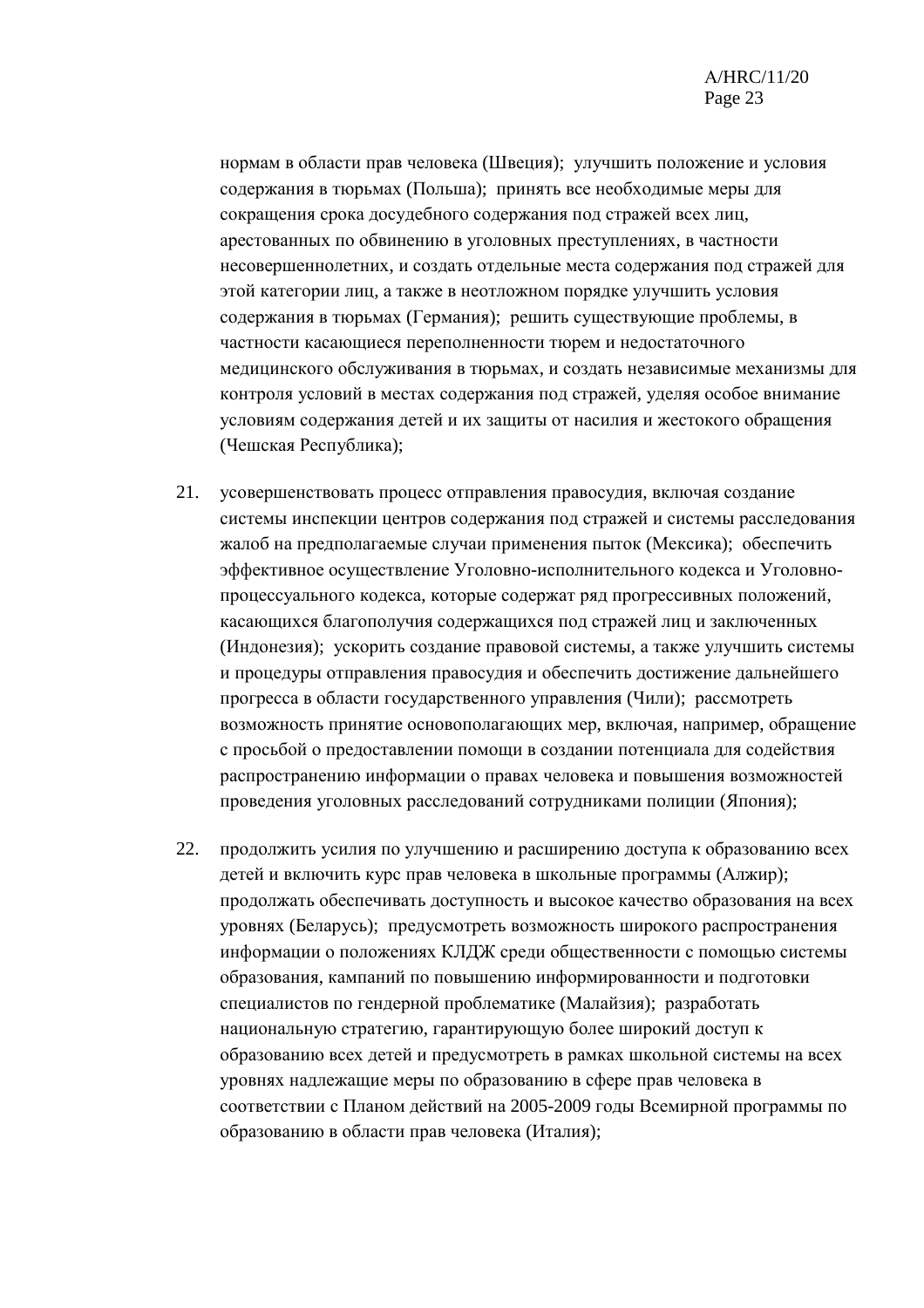- 23. предпринять конкретные шаги для обеспечения большей доступности иных форм альтернативного ухода, т.е. содействовать функционированию систем опекунства и передачи на воспитание в приемные семьи, а также создавать службы поддержки семей на общинном уровне, которые препятствовали бы оставлению детей их семьями (Австрия); продолжать постоянную работу по выполнению государственной 10-летней программы по передаче детей из государственных учреждений в семьи и альтернативные службы по уходу за детьми (Российская Федерация);
- 24. продолжать свои усилия по сокращению масштабов нищеты и предусмотреть возможность обмена передовым опытом с заинтересованными странами (Алжир); пересмотреть программы сокращения масштабов нищеты в целях искоренения основополагающих причин бедности и разработать эффективные способы решения социальных проблем (Южная Африка); продолжать усилия по искоренению нищеты, уделяя особое внимание положению беспризорных детей и детей-инвалидов (Филиппины);
- 25. активизировать свои усилия по удовлетворению в полной мере основных потребностей населения, в частности в сфере занятости, государственного здравоохранения, образования и обеспечения жильем (Малайзия); продолжить уже предпринимаемые усилия по улучшению уровня жизни своего народа и обеспечить социальную защиту населения на основе активного развития экономики и надлежащего распределения национального богатства (Куба); продолжать обеспечивать высокий уровень социально-экономической защиты (Беларусь);
- 26. продолжать свою эффективную работу в области защиты прав семьи, женщин и детей (Казахстан);
- 27. продолжать свои усилия для обеспечения удовлетворительных условий жизни ВПЛ (Алжир); в полной мере уважать социальные и экономические права всех лиц, включая внутренне перемещенных лиц, в соответствии с обязательствами, взятыми в рамках МКЭСКП, путем выполнения своих обязательств по программе Государственного комитета по делам беженцев и внутренне перемещенных лиц (Канада); поощрять и укреплять международное гуманитарное сотрудничество и помощь в целях реализации программ и механизмов, содействующих ликвидации угроз и ограничения прав человека беженцев и перемещенных лиц (Чили);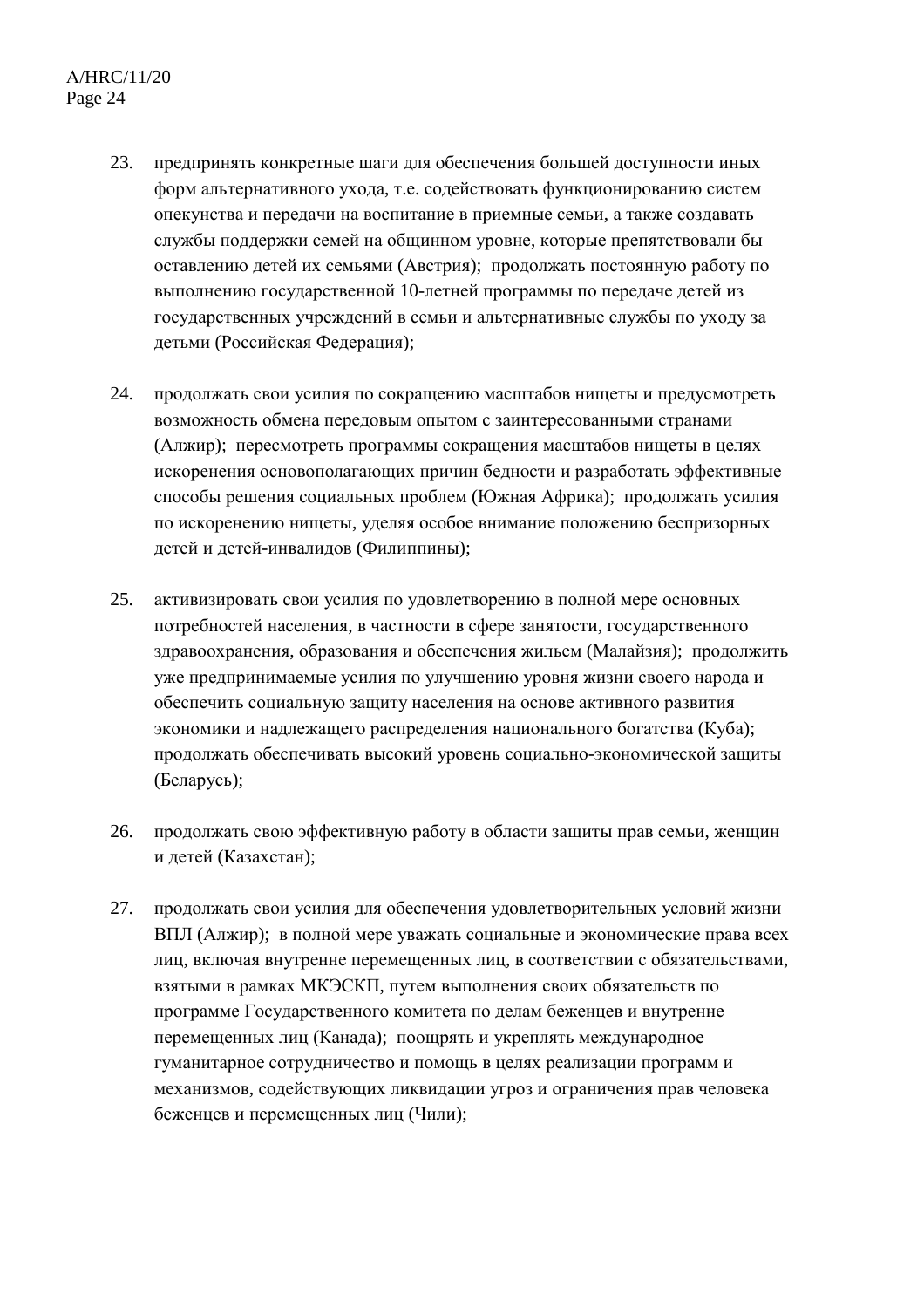- 28. выполнить рекомендации, высказанные договорными органами и специальными процедурами, и в этой связи рекомендовать создание механизма для мониторинга положения этнических меньшинств и других уязвимых групп, включая мигрантов и просителей убежища, и предоставить этим группам такие же права, которыми пользуется все остальное население (Мексика);
- 29. продолжить свои усилия по поощрению и защите прав человека в сотрудничестве с Советом по правам человека и УВКПЧ на основе потребностей, выявленных Азербайджаном (Египет);
- 30. продолжить свои конструктивные усилия в области образования в сфере прав человека, включая в этой связи активное сотрудничество с основными международными организациями (Иордания);
- 31. продолжать свое сотрудничество с международным сообществом, в частности в двух областях: в решении проблем беженцев и ВПЛ; и в реализации государственной программы 2006-2015 годов по уменьшению масштабов бедности и развитию (Судан);
- 32. продолжать в полной мере сотрудничать с группами гражданского общества в осуществлении последующих мер и выполнении итогов настоящего обзора (Соединенное Королевство).

97. Ответ Азербайджана на эти рекомендации будет включен в итоговый доклад, подлежащий принятию Советом по правам человека на его одиннадцатой сессии.

98. По мнению делегации Азербайджана, замечания и рекомендации, содержащиеся в пункте 74 доклада, представляются неуместными, поскольку они не являются фактологически точными и не соответствуют основе обзора, предусмотренного в резолюции 5/1 СПЧ "Институциональное строительство Совета по правам человека Организации Объединенных Наций".

99. Все выводы и/или рекомендации, содержащиеся в настоящем докладе, отражают позицию представившего их государства (государств) и/или государства - объекта обзора. Они не должны рассматриваться как получившие одобрение Рабочей группы в целом.